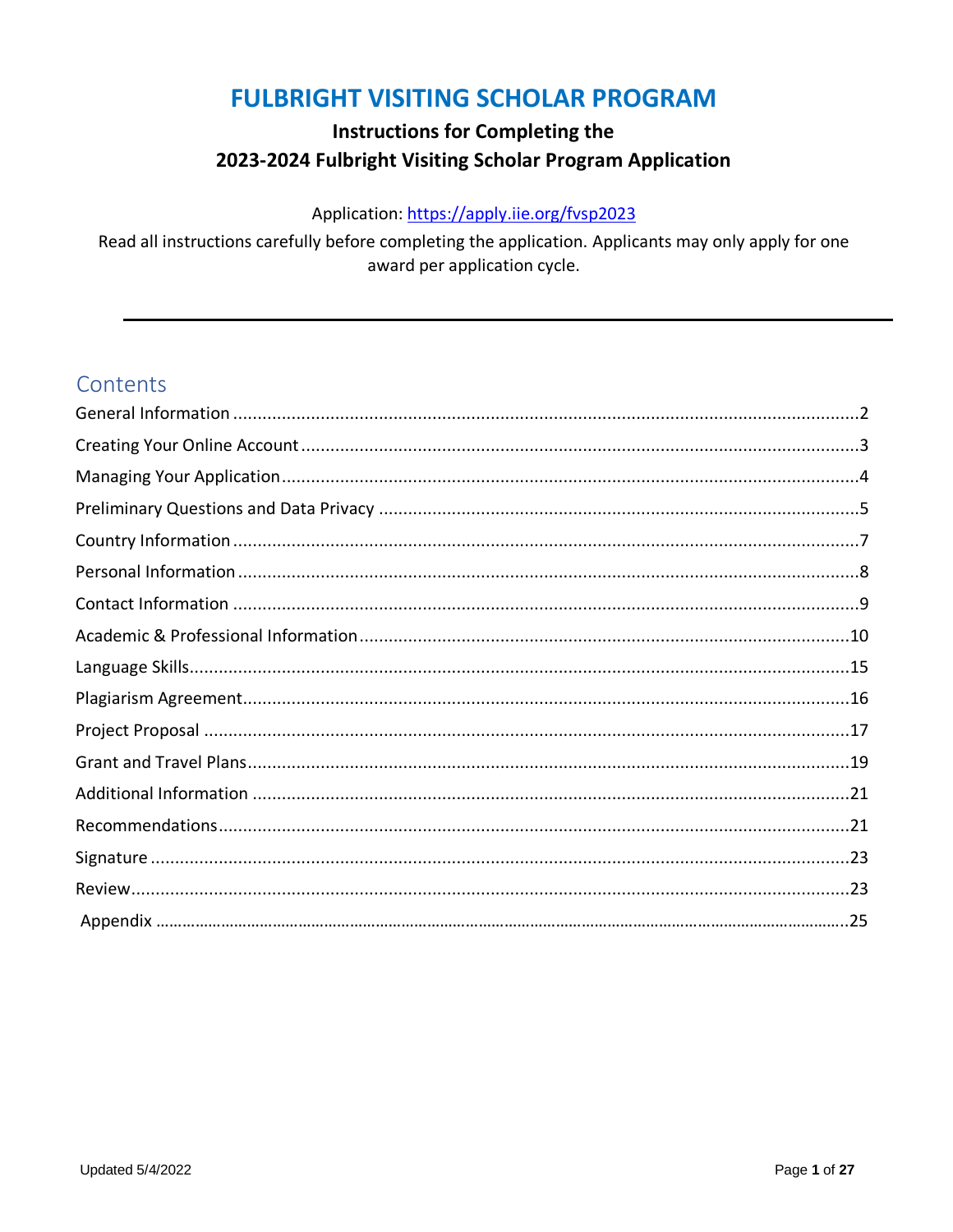## <span id="page-1-0"></span>**General Information**

The application is supported by all modern browsers. We highly recommend that you use a current version of [Google Chrome,](https://www.google.com/chrome/) which supports Windows, Mac, and Linux platforms.

Prior to starting an application, please complete the following steps:

### **Step 1: Learn requirements for submitting an application**

Before you begin an application, make sure that you have carefully read the eligibility requirements for Romanian applicants available at:

**<https://fulbright.ro/competition/2023-2024-visiting-scholar-program>**

Additional information and a list of participating countries can be found here: [https://www.cies.org/.](https://www.cies.org/) 

### **Step 2: Record user name and password in a safe place**

Your email address is your user name. When you create an account for this online application, record your password in a secure place. You can log in and out of the application as frequently as you like using your user name and password. If necessary, you can reset your password by clicking the "Forgot Your Password" link on the log-in page.

### **Step 3: Complete the application**

You do not need to complete this application at one time. You can re-enter at any time to edit your application. However, once you SUBMIT your application, you CANNOT make changes to it.

To complete your application correctly, please answer all questions completely and carefully. Review these additional tips:

- Use upper and lower-case letters (e.g. John Smith). Avoid using all capital letters (e.g. JOHN SMITH). Do not use special characters, such as accent marks.
- You can copy and paste information into all text boxes.
- Limit your responses to the space provided in all text boxes.
- Prepare required documents and save them in PDF format. It is highly recommended that to preserve any formatting and special characters in your documents, you upload them in PDF format.
- Some questions are "required." They are marked with an asterisk (\*). You will not be able to submit your application until all required items are complete.

### Step 4: Submit the application

Once you have entered all required information, including recommenders, review your application for errors. If all information is correct, submit your application. Once you submit you CANNOT make changes to your application.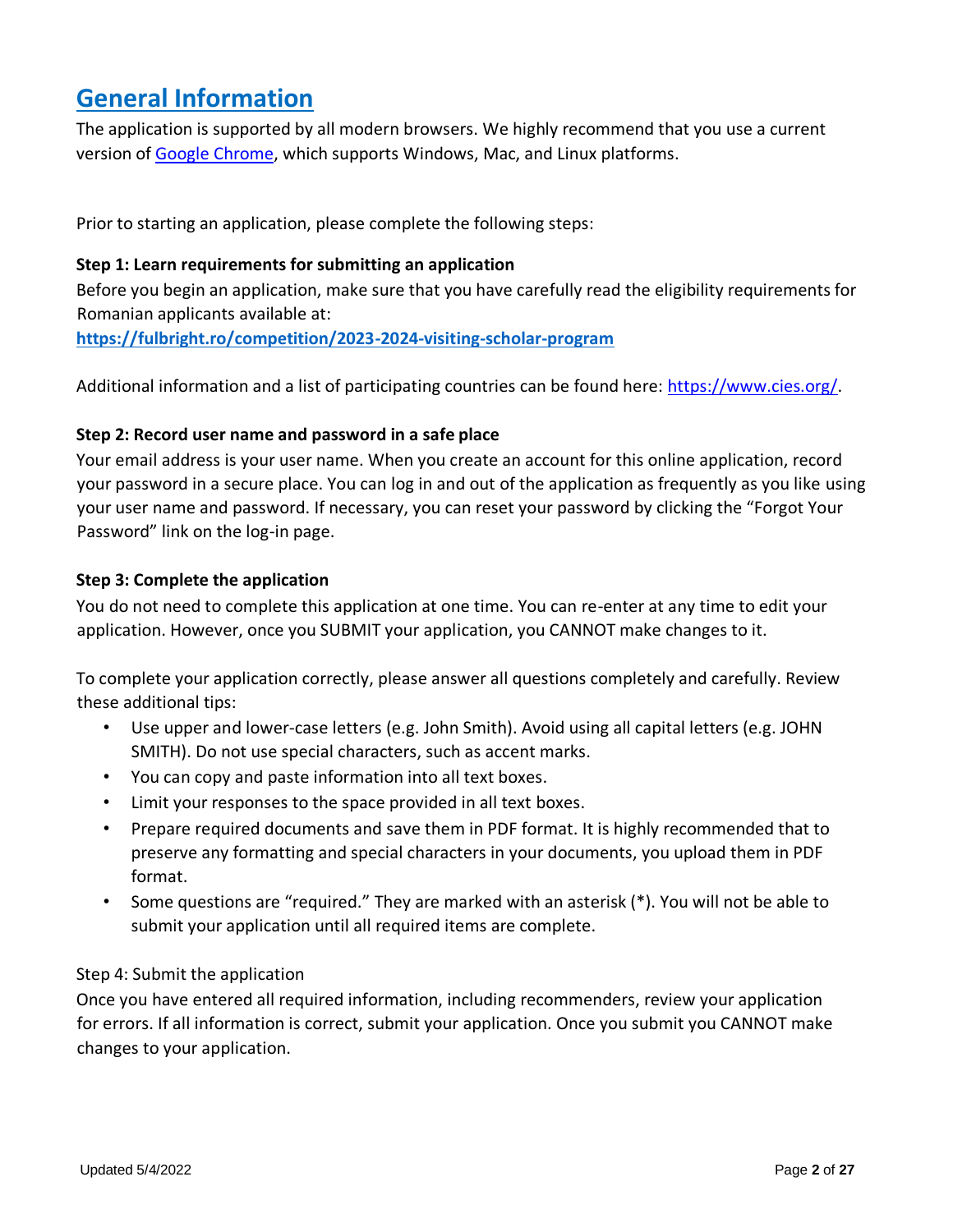# <span id="page-2-0"></span>**Creating Your Online Account**

- 1. To start, click *Create an account*.
- 2. Enter your email address, first name, last name, and select your date of birth (Month-Date-Year) from the drop-down menus. **Your name must be entered exactly the way it appears (or will appear) on your passport.**

| <b>Email Address</b> |   |
|----------------------|---|
| First Name           |   |
| Last Name            |   |
| Birthdate            | ▼ |

**Note**: Use an email address that you will be able to access for at least two years after submitting your application. This is the email address you will use to log in to your application account. We recommend you do NOT use a work email address if you will not have access to it during your grant in the U.S.

- 3. Click Continue. You will receive an email from apply@iie.org confirming that you have started the application. The email will include a temporary PIN. Follow the instructions in the email to activate your account using the temporary PIN.
- 4. You will be prompted to enter your pin and then create a password to complete login.

| Login                                                          |                                                                                                                                                      |
|----------------------------------------------------------------|------------------------------------------------------------------------------------------------------------------------------------------------------|
|                                                                | A temporary PIN has been sent to your email address. If you do not receive this message in the next few minutes, please check your junk mail folder. |
| Email<br>Account<br><b>Temporary PIN</b><br>Birthdate<br>Login | v<br>$\check{ }$<br>$\checkmark$                                                                                                                     |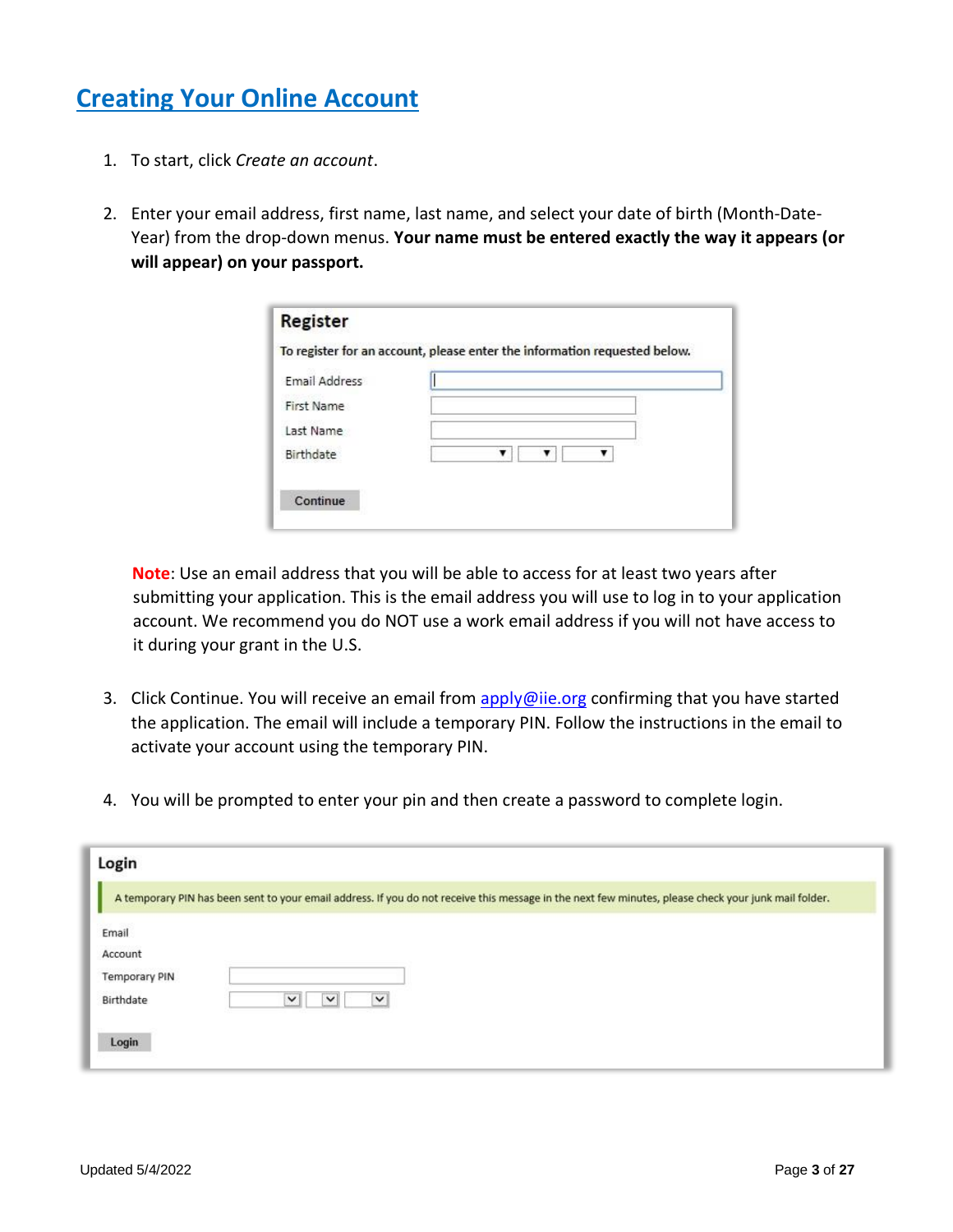|                      |  | To protect the security of your account, please specify a new password. The password must meet complexity requirements. |
|----------------------|--|-------------------------------------------------------------------------------------------------------------------------|
| New Password         |  | X At least one letter                                                                                                   |
|                      |  | At least one capital letter                                                                                             |
| New Password (again) |  | At least one number                                                                                                     |
|                      |  | Be at least 12 characters                                                                                               |
|                      |  | New passwords must match                                                                                                |
|                      |  |                                                                                                                         |
| <b>Set Password</b>  |  |                                                                                                                         |

5. Returning users: Click *Log in* and enter your email address and password. If you do not remember your password, click *Forgot your password?* and follow the resulting instructions.

# <span id="page-3-0"></span>**Managing Your Application**

### **EDITING YOUR APPLICATION PRIOR TO SUBMISSION**

- 1. You may log in at any time to review and edit your application form, upload documents, and enter recommender information.
- 2. Remember to save your application after completing each page by pressing the *Continue* button at the bottom of each page.

**Note:** The application will automatically log you out after 60 minutes of inactivity, so it is best to save your application frequently.

#### **REVIEWING YOUR APPLICATION AFTER SUBMISSION**

- 1. After you SUBMIT your application, you CANNOT make any changes.
- 2. You may continue to log in to your account to view the information you have submitted, save a PDF of your application form, and manage your recommenders.
- 3. You can manage your recommenders by clicking on the *Recommendations* section of the online application.

#### **LETTERS OF RECOMMENDATION**

Romanian applicants are required to provide three letters of reference, directly uploaded to the online application by recommenders or mailed as signed official paper copies (by November 7, 2022, postmarked); the letters of recommendation are also accepted via email [\(office@fulbright.ro\)](mailto:office@fulbright.ro) if they are sent directly by the recommenders, as scanned signed documents, no later than November 7, 2022.

*It is the applicant's responsibility to ensure recommenders submit on time to avoid an incomplete application.*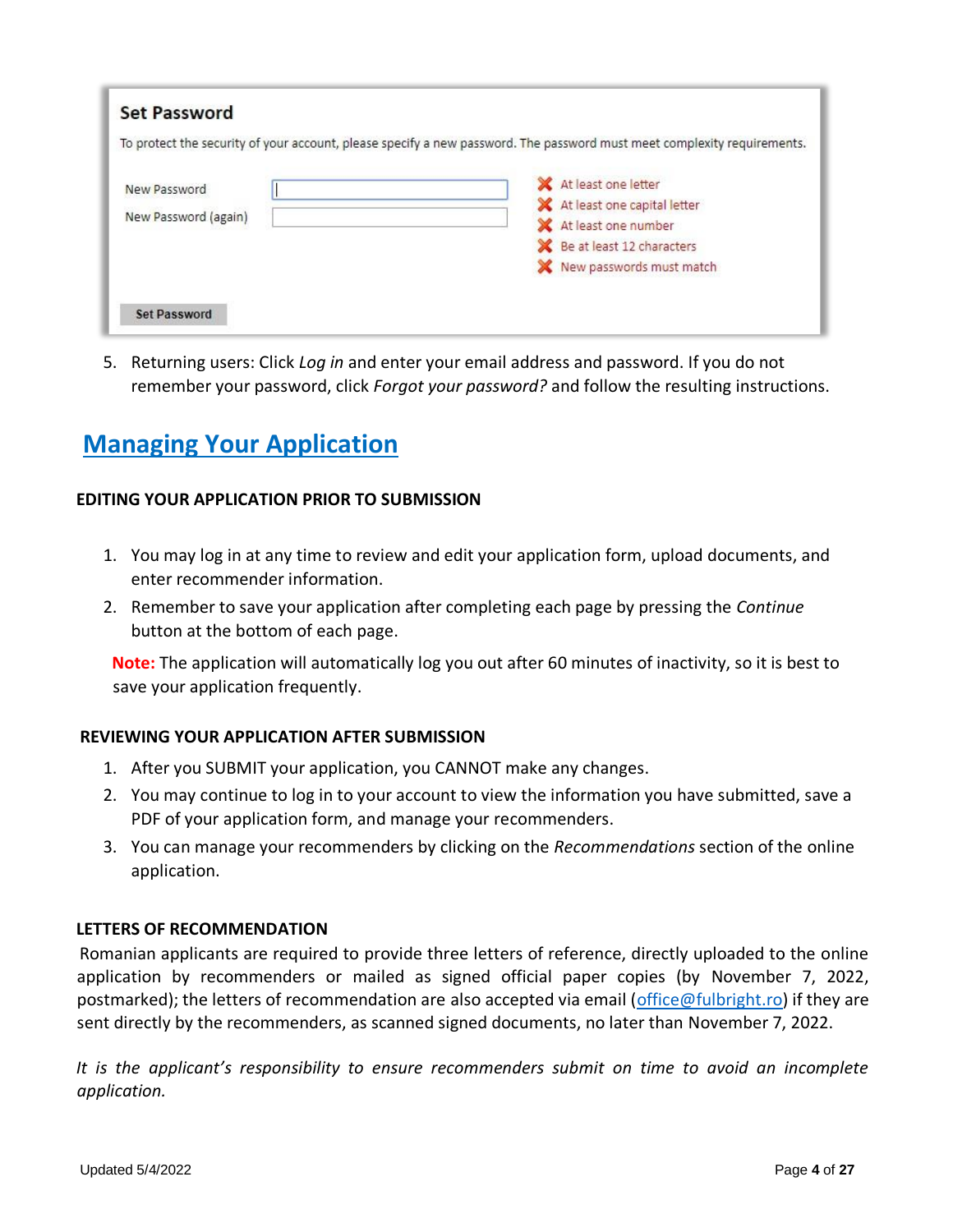- 1. Letters of recommendation will be submitted directly to Fulbright by the recommenders you registered via your application.
- 2. Letters of recommendation may be submitted before or after you submit the application, no later than November 7, 2022 (postmarked).
- 3. If your recommender is unavailable, you will have the option to exclude the recommender and add an alternative after you submit the application.

### <span id="page-4-0"></span>**Preliminary Questions and Data Privacy**

These questions address essential program eligibility, share data privacy policy, and requests consent. All questions are required.

| <b>Preliminary Questions</b>                                                                                                                                                                                                                                                                                                                                                        |
|-------------------------------------------------------------------------------------------------------------------------------------------------------------------------------------------------------------------------------------------------------------------------------------------------------------------------------------------------------------------------------------|
| Through which program country are you applying?*                                                                                                                                                                                                                                                                                                                                    |
| To which academic year are you applying?*<br>2023-2024 →                                                                                                                                                                                                                                                                                                                            |
| Important! In the U.S. academic calendar, the academic year begins in August (2023) and runs through the following May<br>(2024). If you intend to apply for a period that begins outside of academic year 2023-2024, make sure to consult with your<br>home country Fulbright office (see Country Information page at left) to ensure you are filling out the correct application. |
| Do you hold or are you applying for:*                                                                                                                                                                                                                                                                                                                                               |
| 1. U.S. citizenship; or<br>2. Dual citizenship with the U.S.; or<br>3. U.S. permanent residency?                                                                                                                                                                                                                                                                                    |
| No $\sim$                                                                                                                                                                                                                                                                                                                                                                           |
| Have you reviewed and do you meet all program eligibility requirements for the country through which you are applying?<br>Please review the <i>program details</i> and <i>eligibility requirements</i> for the country through which you are applying before selecting<br>a response.*                                                                                              |
| Yes                                                                                                                                                                                                                                                                                                                                                                                 |

- 1. Select the country through which you are applying for the Fulbright grant from the dropdown menu.
- 2. Select the appropriate program year from the dropdown menu.
- 3. U.S. Citizenship, Dual Citizenship with the U.S. or Permanent Residency: select 'yes' or 'no' to indicate your response.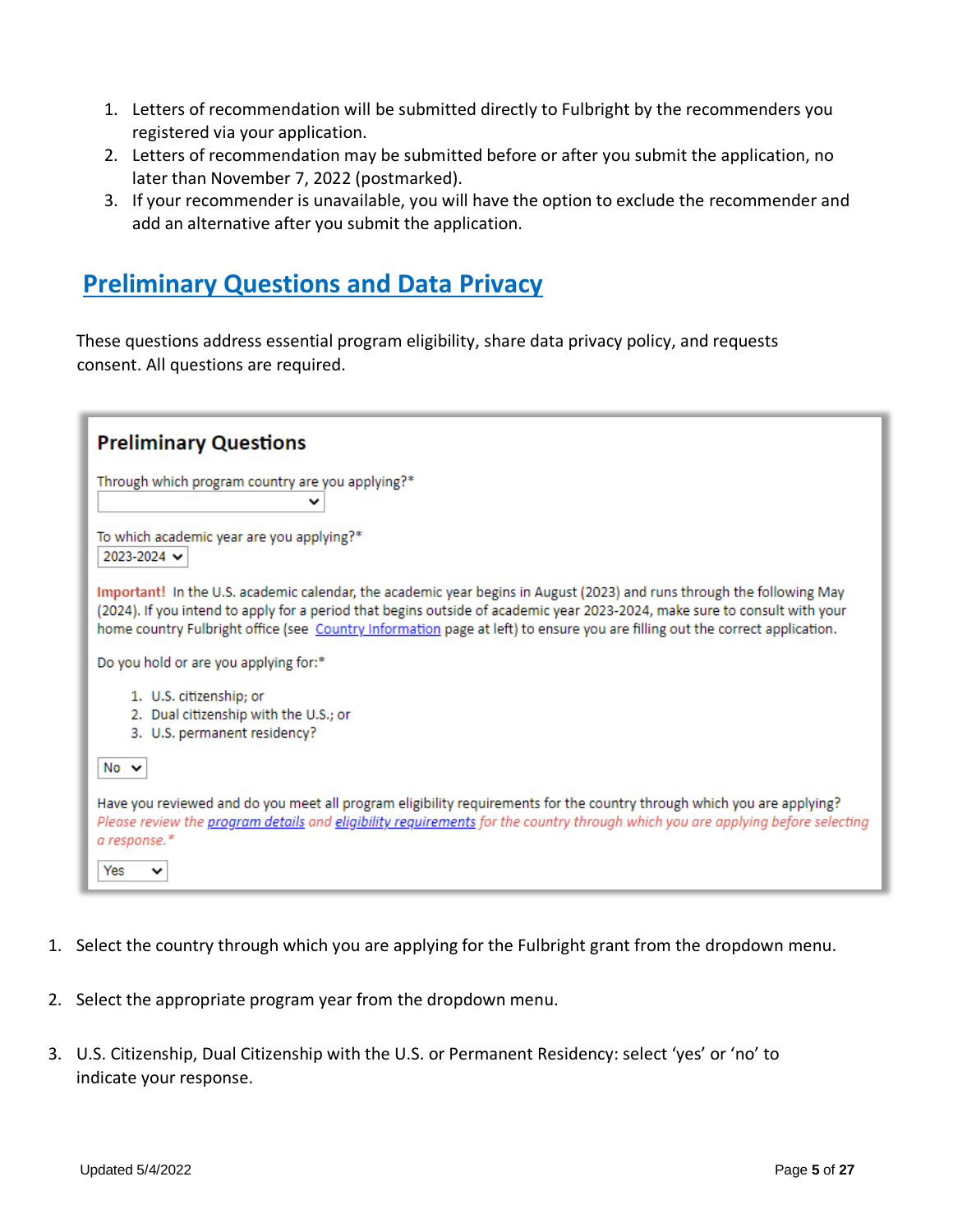- Applicants cannot be U.S. citizens or permanent residents of the U.S. to participate in the Fulbright Visiting Scholar Program.
- 4. Select 'yes', 'no', or 'unsure' to indicate if you are aware and meet all program eligibility requirements.
	- a. Please review the program eligibility requirements for the country through which you are applying before proceeding. (Carefully check the announcement for the *2023/24 Visiting Scholar Award* on [www.fulbright.ro\)](http://www.fulbright.ro/)

| <b>IIE Data Privacy Consent for Applicants in IIE-Managed Programs</b>                                                                                                                                                                                                                                                                                          |
|-----------------------------------------------------------------------------------------------------------------------------------------------------------------------------------------------------------------------------------------------------------------------------------------------------------------------------------------------------------------|
| IIE values your privacy, and we encourage you to read our Program Privacy Statement that is located on the privacy page on<br>IIE's website.                                                                                                                                                                                                                    |
| As this notice is intended for all applicants and participants of IIE-managed programs, the Program Privacy Statement outlines<br>how IIE handles your data and includes the types of data we process, why we process it and with whom we share it.                                                                                                             |
| Please note that IIE may be required to process data that is generally considered to be sensitive. IIE only processes this<br>information when it is necessary to execute the management of your application or program. Please review the "What Types<br>of Sensitive Personal Data Do We Process?" section of the Program Privacy Statement for more details. |
| I have read IIE's Program Privacy Statement and give consent for IIE to process my data.*<br>Yes $\vee$                                                                                                                                                                                                                                                         |
| Continue                                                                                                                                                                                                                                                                                                                                                        |

5. Carefully review the Data Privacy information. If prompted, indicate your acceptance of data privacy terms by selecting 'yes' or 'no'.

6. Click *Continue* to proceed to the next section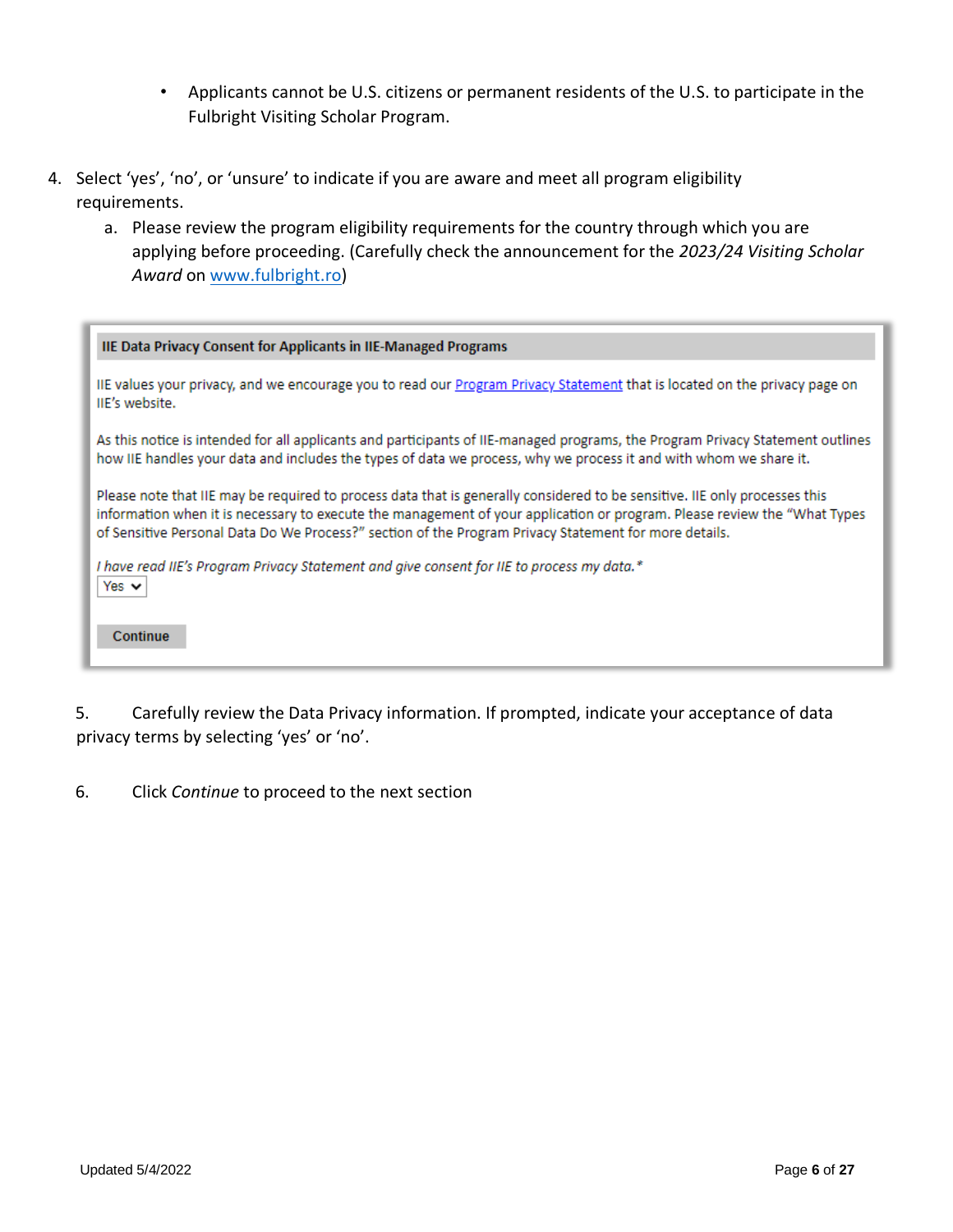# <span id="page-6-0"></span>**Country Information**

### **Country Information**

Please review the information below to assist in completing your application. If this is the first time you are accessing this page, you must select an Award, marked with an asterisk (\*) below under Award Information; if you are returning, please ensure that the Current Award opportunity is correct.

**Contact Information** 

**Norfolk Island Organization (Demo)** Address: Street Address Demo, 12345-0001 Schenectady, United States

**Program Information** 

Program Website: www.google.com (demo) **Current Application Competition Year: 2023-2024** Deadline Information: Please see awards for details. General Information: Demo for VS 2023-2024 cycle.

**Award Information** 

Current Award:\* No Award Selected Select/Change Award

Continue

- 1. Review all information in this section!
- 2. Note any country-specific and award-specific instructions for completing the rest of the application, including:
	- a. Country website: www.fulbright.ro
	- b. Deadline information: NOVEMBER 7, 2022, 23:59 (Romania's time)
	- c. Open application cycle: 2023-2024 (U.S. academic year)
	- d. Additional required materials: see competition requirements on Fulbright Romania website: <https://fulbright.ro/competition/2023-2024-visiting-scholar-program>
	- 3. If prompted, you must select an Award (see highlighted above) before proceeding.
	- 4. Click *Continue* to proceed to the next section.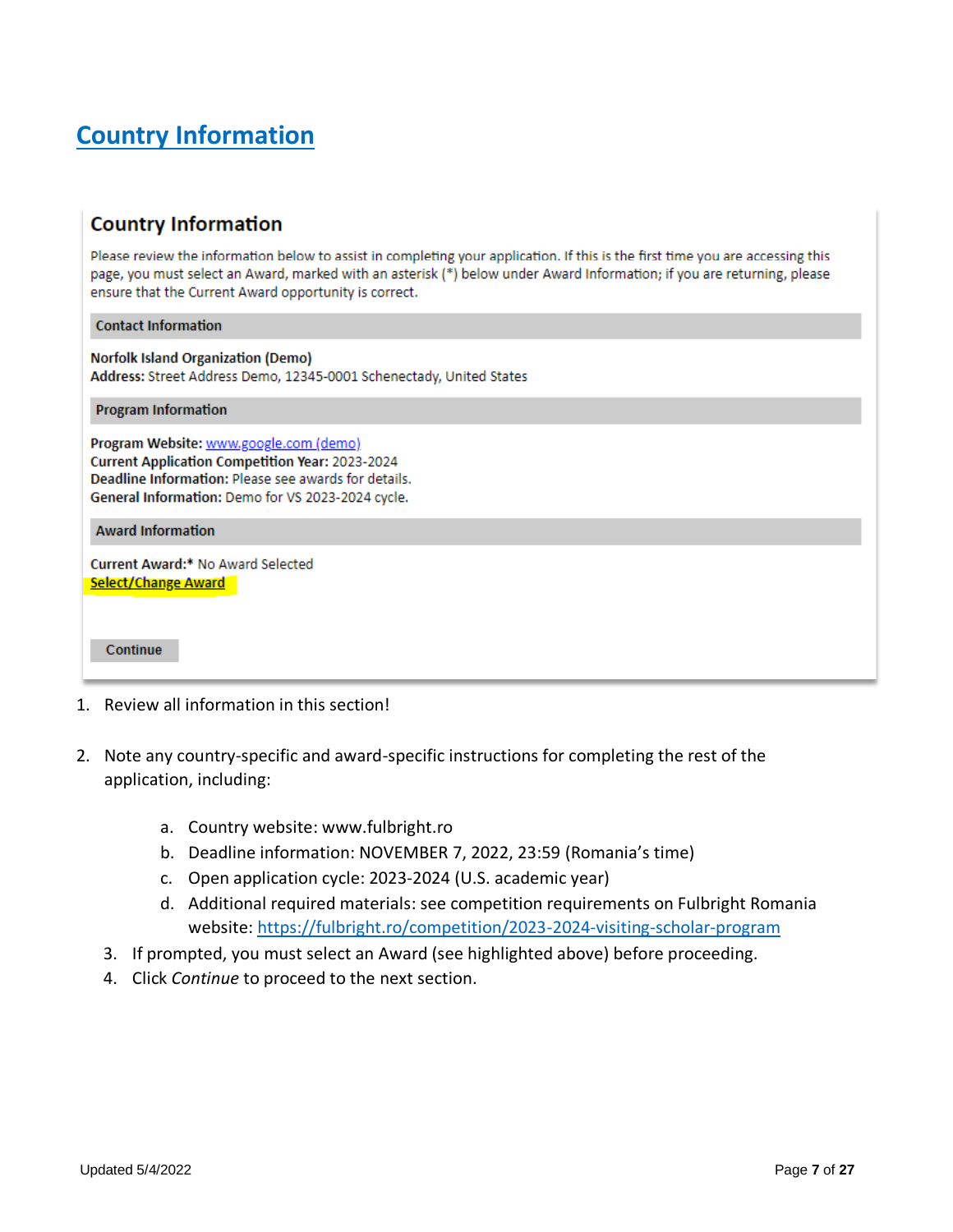# <span id="page-7-0"></span>**Personal Information**

Enter all required biographical information. Please review country-specific guidance (provided in the Country Information section of the application) to determine whether you must provide additional information.

- 1. **Name:** Enter your name exactly as it appears on your passport. Only enter a preferred name if it is DIFFERENT than your legal name (e.g. Alex instead of Alexander).
- 2. **Name on Previous Records:** If your name is recorded differently on any previous records, list it in the Name on Previous Records section (e.g. maiden name).
- 3. **Biographical Information:** The birthdate that you used to create your account will automatically appear. Enter your city of birth, country of birth, sex (as it appears or will appear on your passport or travel document), preferred gender identity, marital status, and number of dependents.
- 4. **Citizenship Information:** Select your country of citizenship and country of residence from the dropdown menus provided.
	- a. If applicable, enter your national identification number and any additional countries in which you hold citizenship.
	- b. To select multiple countries, hold down the CTRL (PC) or Command (Mac) button when selecting options.
- 5. Click *Continue* to save your responses and advance to the next section.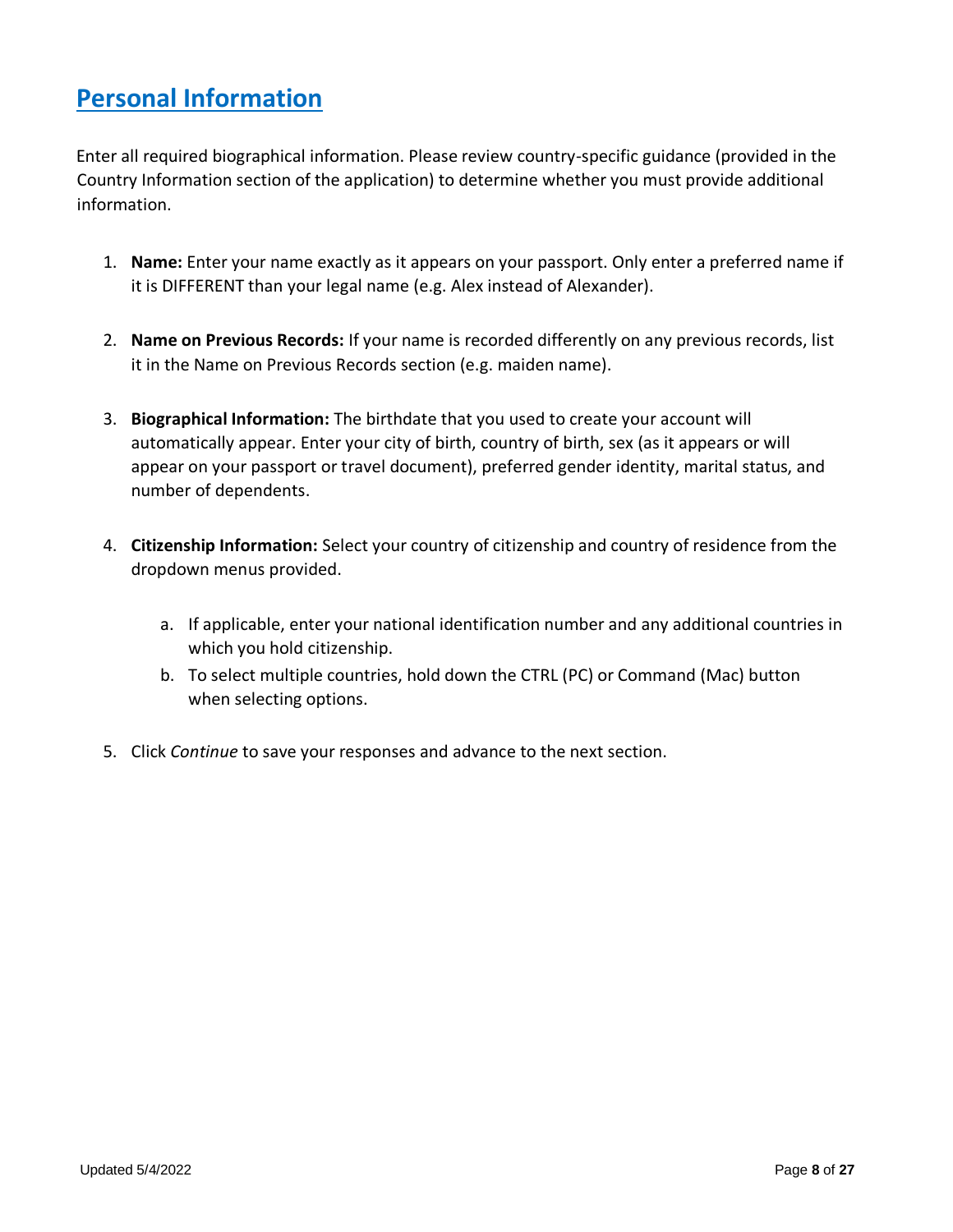# <span id="page-8-0"></span>**Contact Information**

Enter all required contact information. Please review country-specific guidance to determine whether you must provide additional information

- 1. **Address:** Select the country where you live from the dropdown list first when entering your permanent address (i.e. physical address where you live).
	- a. Based on your country selection, the subsequent fields will change to match the address format of that country.
	- b. Complete the remaining address fields. Do not use accents or special characters.
	- c. Select 'yes' or 'no' to indicate if your current mailing address (i.e. the address where you receive mail) is the same as the permanent address you entered above. *They do not have to be the same.* 
		- $\div$  If you answer 'no,' then a second address section will appear where you may enter your mailing address information.
		- $\div$  If you answer 'yes' to this question, proceed immediately to the next section.
- 2. **Telephone Numbers**: Enter your contact phone numbers as appropriate. Include the country code. If the field turns red, please review the numbers that you have entered to look for any errors. To find the correct country code, click on the blue 'country code' link
- 3. **Email**: The email address used to create your account will appear in the primary email address field and will not be editable. You may provide an Alternate/Secondary Email that can be used to contact you if Fulbright Program officers cannot reach you via your primary email address. **Note:** All system-generated emails will continue to go to your primary email address.
- 4. **Emergency Contact Information**: Entering emergency contact information is not required unless directed by the country-specific instructions. If you would like to provide emergency contacts in your home country, please enter the appropriate information. The individuals you list may be contacted in the event of an emergency while you are participating in grant activities, including any required travel for interviews in your home country. You may also enter emergency contact information for individuals in the United States.
	- a. When entering the address, choose the country that corresponds to your emergency contacts' address first and the following fields will update to match the address format of the selected country.
- 5. Click *Continue* to save your responses and advance to the next section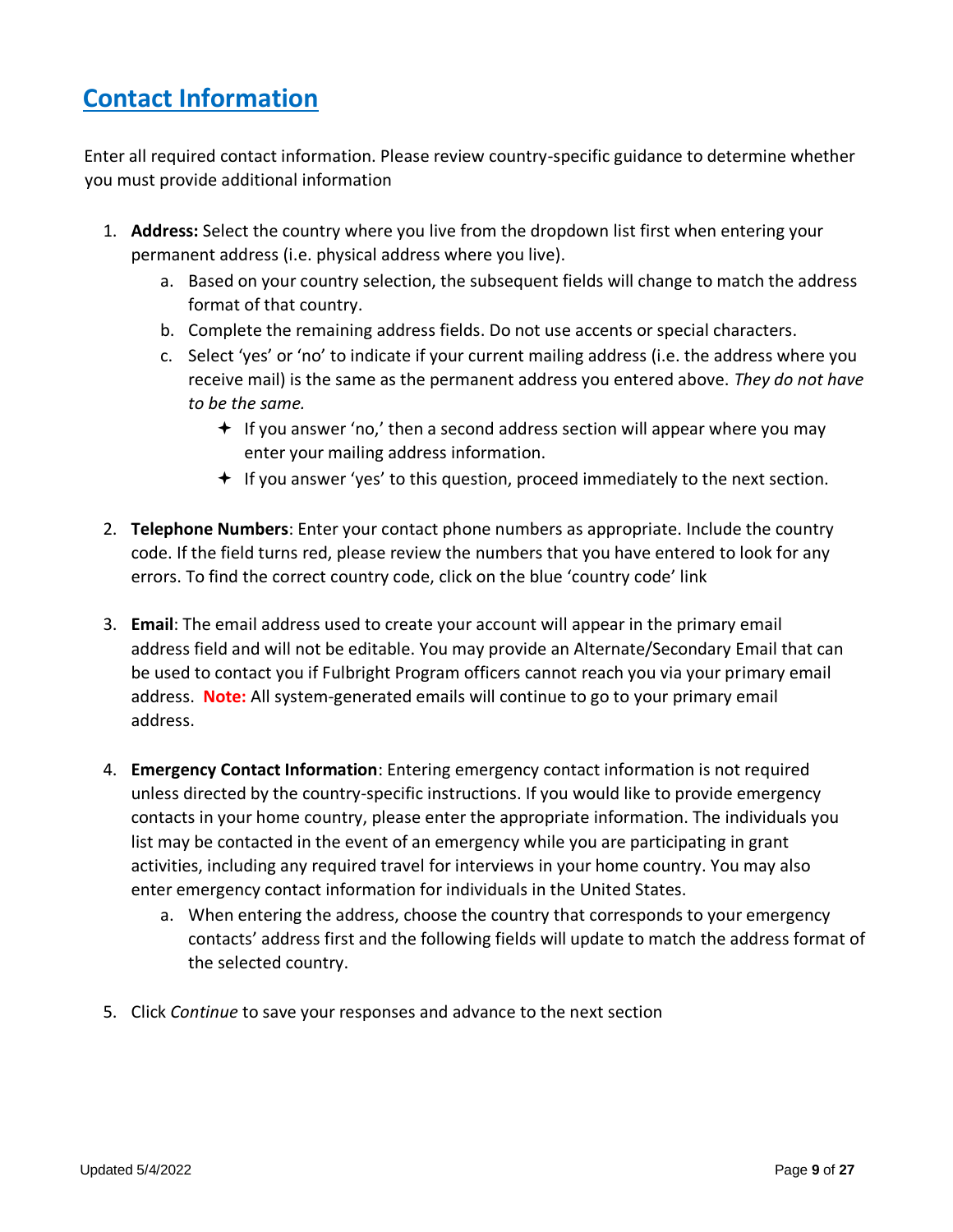# <span id="page-9-0"></span>**Academic & Professional Information**

This section collects information about your academic and professional background, including your curriculum vitae/resumé, academic degrees, professional experience, organizational memberships, letter of support from home institution, experience abroad, and previous Fulbright grants, if applicable.

Prepare and upload documents in PDF format as required (\*). Note any page limits and ensure your documents do not exceed page limits.

1. **Curriculum Vitae/Resume**: Upload your curriculum vitae/resumé in PDF format that does not exceed six (6) pages.

**Note:** If your file exceeds 6 pages, an error message will appear on the Review page and will prevent submission of your application.

- a. Click *Browse*
- b. Locate and select the file that you previously saved to your computer. Click *Open*
- d. Click *Upload* to complete the file upload

| Curriculum<br>Vitae/Resume | Please upload a document that does not exceed six<br>$(6)$ pages. | Browse | No file selected. |
|----------------------------|-------------------------------------------------------------------|--------|-------------------|
|                            |                                                                   | Upload |                   |

- 2. **Academic Background**: List all post-secondary educational institutions from which you have received a degree or academic credential in reverse chronological order. You MUST include any education institutions you are currently attending (even if you have not yet completed your educational program) and estimated date of graduation/completion.
	- a. Click *Add Institution*
	- b. Type in the name of the institution
	- c. Choose the level of study (graduate or undergraduate) from the dropdown menu
	- d. Select the country where the institution is located from the dropdown menu
	- e. Enter the appropriate city and region/state
	- f. Provide the website of the institution (optional)
	- g. Select the U.S. equivalent of the degree or diploma earned (e.g., BA bachelor's degree)
	- h. If relevant, provide the actual name of the degree or diploma (e.g., license)
	- i. Enter the discipline in which this degree or diploma was earned
	- j. Select the month and year of the date this degree was received (Month Year format) from the drop-down menu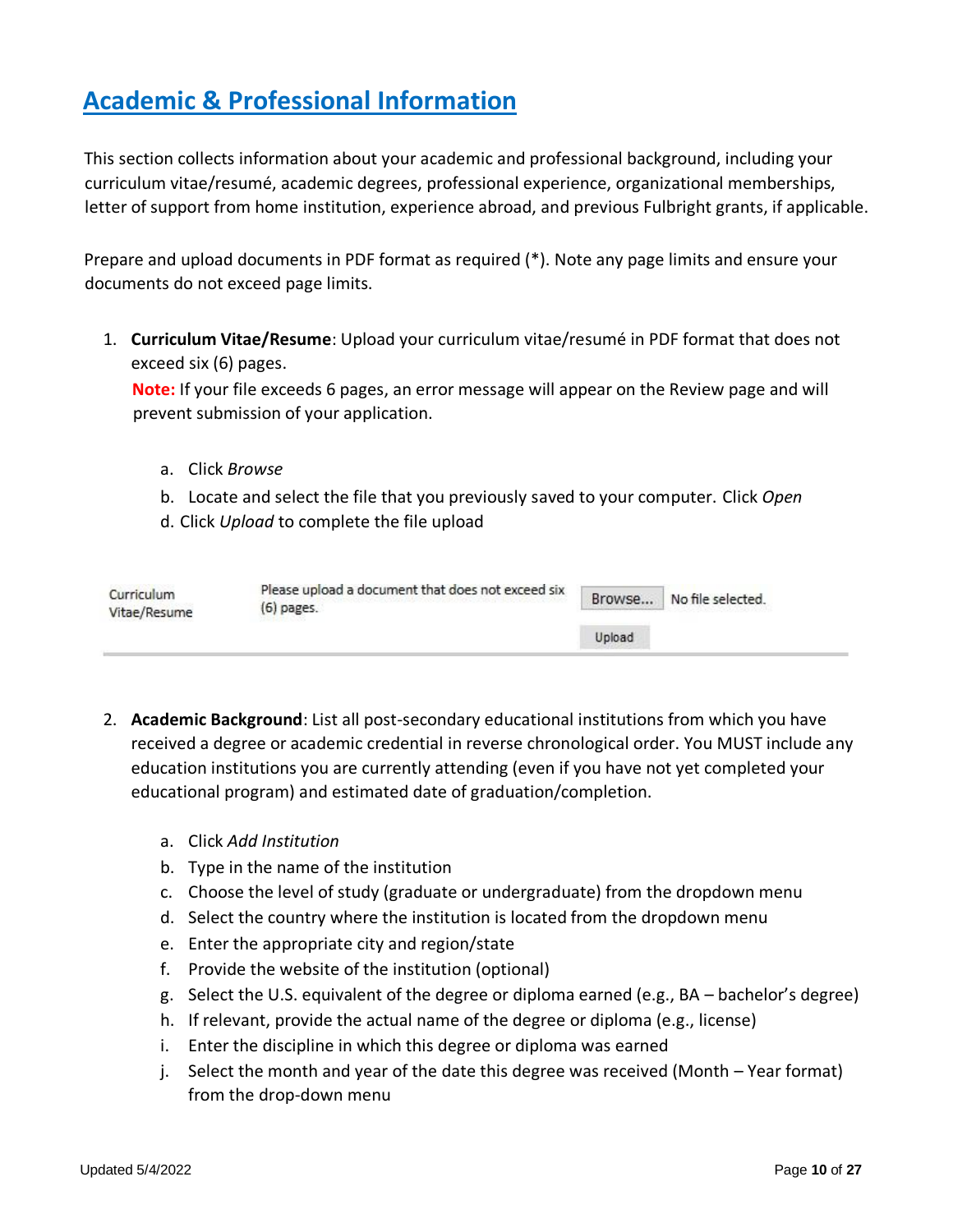$\bigstar$  If a degree is in progress, list expected date of conferral for Date Degree Received.

k. Click *Save*.

| Institution*                             |                                                         |  |
|------------------------------------------|---------------------------------------------------------|--|
| Level of Study*                          |                                                         |  |
|                                          | Institution Location (all address fields are required)* |  |
| Country                                  | <b>United States</b><br>▼                               |  |
| City                                     |                                                         |  |
| State                                    | Select State<br>▼                                       |  |
| Website                                  |                                                         |  |
| Name of Diploma or<br>Degree Equivalent* |                                                         |  |
| Actual Name of Degree<br>or Diploma      |                                                         |  |
| Discipline*                              |                                                         |  |
| Date Degree Received*                    | ▼                                                       |  |

- 3. To add additional entries for post-secondary educational institutions, click *Add Institution* and follow the bulleted instructions above.
- 4. **Current Professional Profile**: List your current professional affiliation or employer by clicking *Add Experience* under Position Title
	- a. Choose the role which most closely corresponds to your current role from the dropdown menu
	- b. If you are an independent/unaffiliated scholar, check the box underneath the Current Role field. The Institution Name and Department Name fields will disappear after the box is checked
	- c. Enter your current position title (e.g. Professor, Assistant Professor, etc.)
	- d. Enter the name of the institution and, if relevant, the department where you are currently employed
	- e. Enter the start and end dates for the position you entered (Month-Year format). If you are currently employed in this role, leave the End Date fields blank.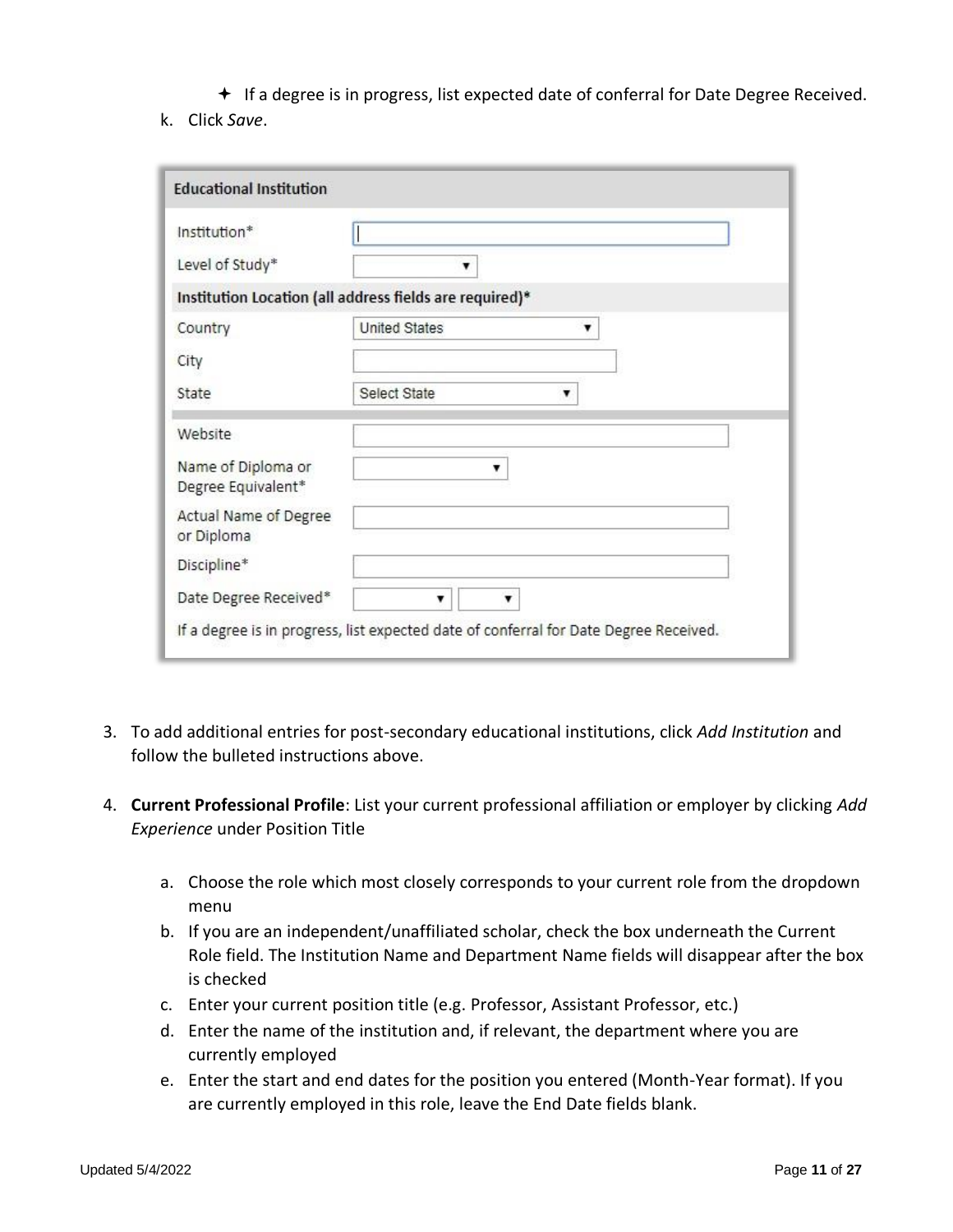- f. Select the country where your current place of employment is located from the dropdown menu. Enter in the street address, city, state/region, and post code as applicable
- g. Click *Save*

| <b>Professional Experience</b> |                                                                       |
|--------------------------------|-----------------------------------------------------------------------|
| Current Role*                  | ۷                                                                     |
|                                | I am an independent/unaffiliated scholar.                             |
| Position Title                 |                                                                       |
| Institution Name*              |                                                                       |
| Department Name                |                                                                       |
|                                | If you are currently employed, please leave the End Date field blank. |
| <b>Start Date</b>              | ۳<br>v                                                                |
| <b>End Date</b>                | ۷<br>۷                                                                |
| <b>Institution Address</b>     |                                                                       |
| Country*                       | ۷                                                                     |
| Street Address*                |                                                                       |
| City*                          |                                                                       |
| State/Region*                  |                                                                       |
| Postal Code*                   |                                                                       |
|                                |                                                                       |
|                                |                                                                       |
|                                |                                                                       |
|                                |                                                                       |
| Cancel<br>Save                 |                                                                       |

- 5. If you have more than one current position, click *Add Experience* and follow the instructions above.
- 6. List your most significant professional accomplishments, honors and awards, and up to three significant publications in the text box.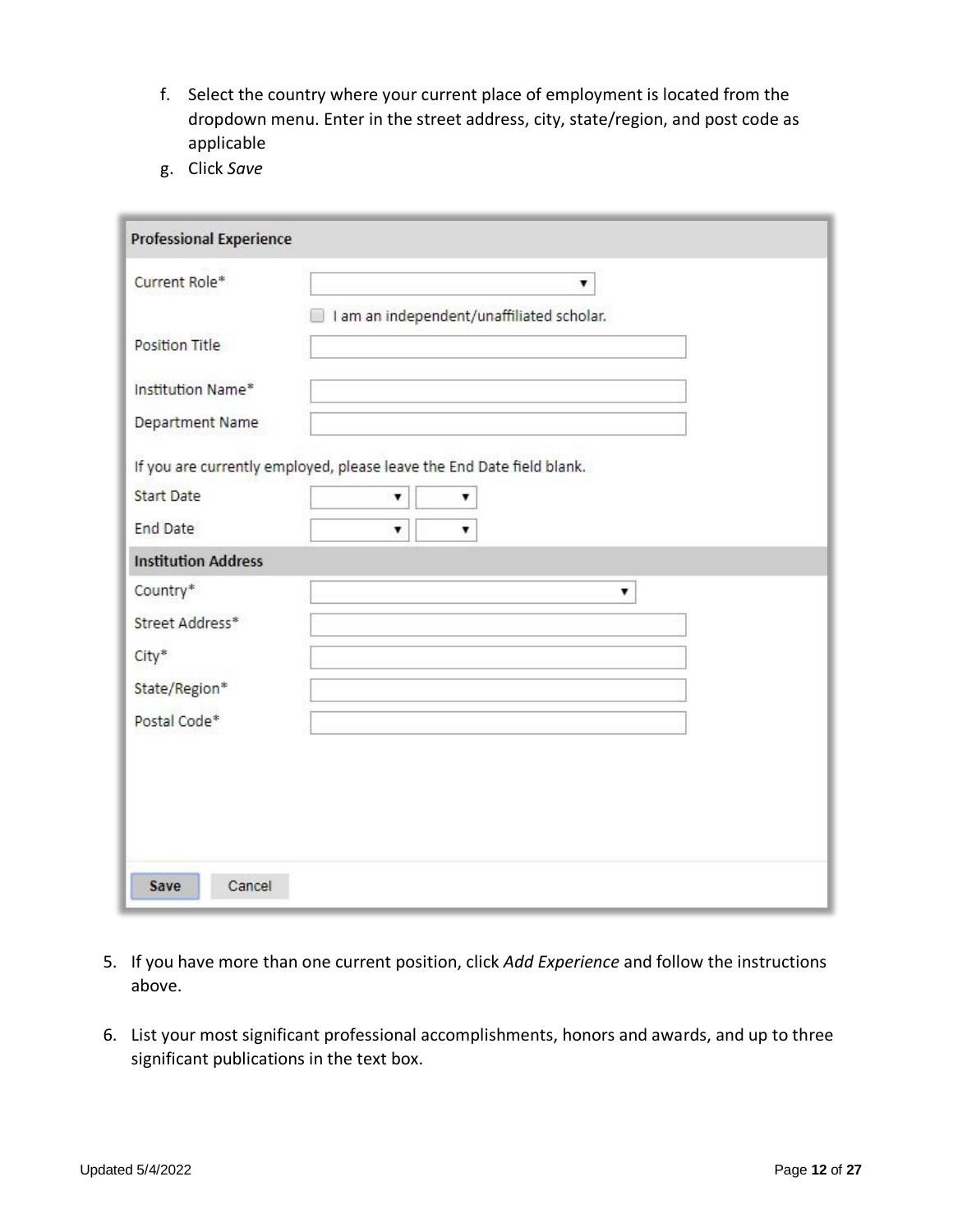- a. List no more than five accomplishments, honors, or awards
- b. Separate each entry with a semicolon (;)
- c. 700-character limit
- 7. **Organizational Memberships**: List up to four professional memberships in cultural, educational, and professional organizations.
	- a. Select the number of Organizational Memberships you'd like to add (up to 4)
	- b. Enter the name of the organization
	- c. If you held an elective office in the organization, enter the name of your role (e.g., Treasurer)
	- d. Enter the start and end dates (Month-Year format) that correspond with your membership in this organization.
		- If you are still an active member, leave the End Date blank. e. Click *Save*

| <b>Organizational Memberships</b>                                                                  |                                                              |  |
|----------------------------------------------------------------------------------------------------|--------------------------------------------------------------|--|
| List up to four professional memberships in cultural, educational, and professional organizations. |                                                              |  |
| Please select how many Organizational Memberships you would like to add.*<br>$2 \vee$              |                                                              |  |
| <b>Organizational Membership 1</b>                                                                 | <b>Organizational Membership 2</b>                           |  |
| Organization*                                                                                      | Organization*                                                |  |
| If you held an elective office, list this in your Role.                                            | If you held an elective office, list this in your Role.      |  |
| Role*                                                                                              | Role*                                                        |  |
| Start Date*<br>╰<br>╰                                                                              | Start Date*<br>╰                                             |  |
| If you are still an active member, leave the End Date blank.                                       | If you are still an active member, leave the End Date blank. |  |
| <b>End Date</b><br>╰                                                                               | <b>End Date</b><br>$\checkmark$                              |  |

8. **Letter of Support from Home Institution**: **Romanian applicants do not need to provide a letter of support from their home institution.**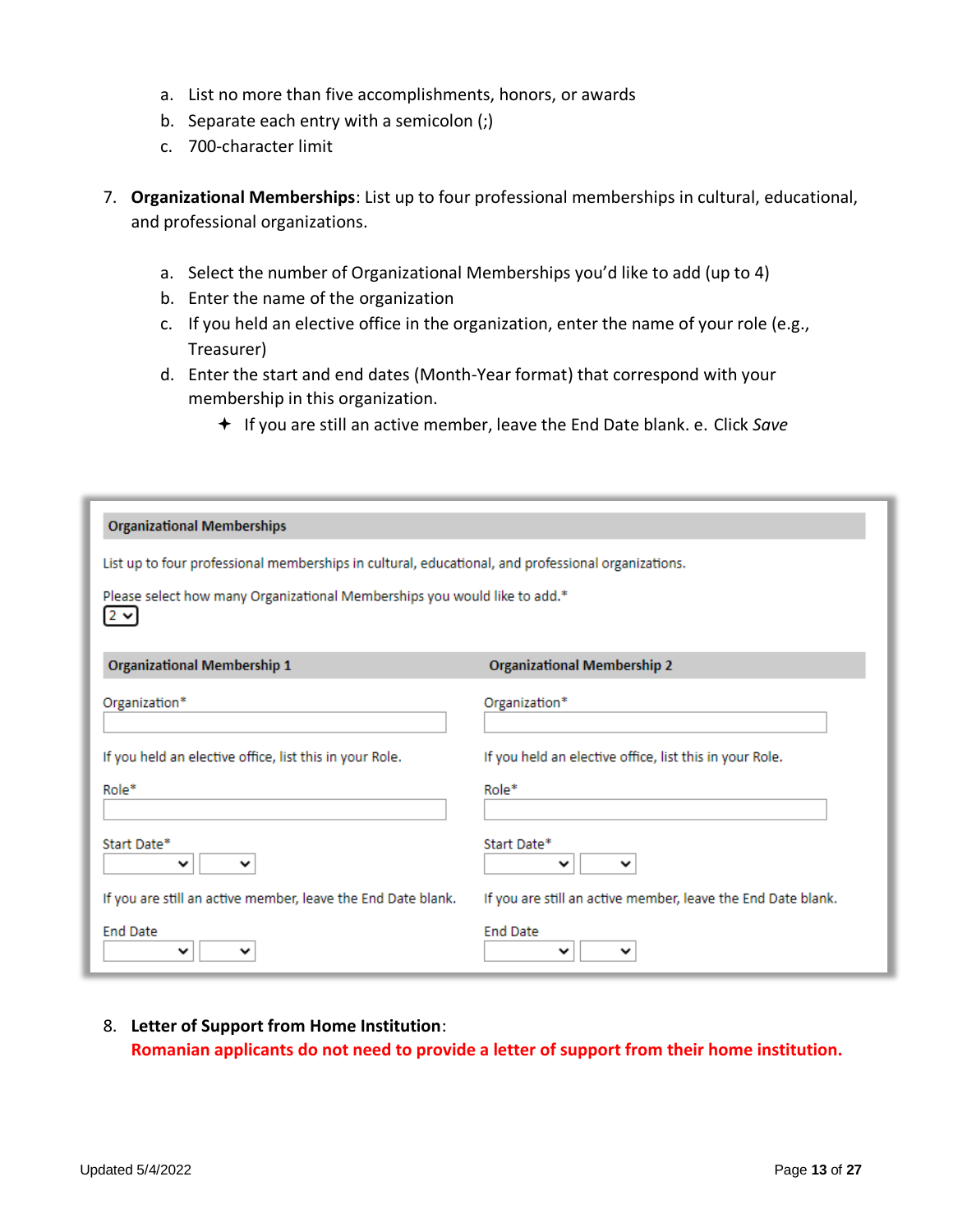- 9. **Experience Abroad**: List any professional travel and/or residence abroad that exceeds three (3) months, including any stays in the United States, during the last six years.
	- a. Click *Add New Experience Abroad*
	- b. Select the country in which you spent your professional travel and/or residence abroad from the dropdown menu provided
	- c. Select the start and end dates (Month-Year format) of you travel/residency
	- d. Enter the purpose of your travel abroad
	- e. Click *Save*

| <b>Experience Abroad</b>      |  |
|-------------------------------|--|
| Country*                      |  |
| Start date:*                  |  |
| End date:*                    |  |
| Purpose of Travel<br>Abroad:* |  |

- f. If you have more than one trip abroad to enter, click *Add New Experience Abroad* again, and follow the bulleted instructions until all entries have been saved.
- 10. Select 'yes' or 'no' to indicate if you have previously entered the United States on a J-1 or J-2 visa
	- If 'yes', you are required to select the J category of sponsorship from the list and upload a copy of your previous DS-2019.

NOTE: *If you participated in a J-1 or J-2 visa exchange program in the Professor or Research Scholar categories in the last 24 months, you are suggested to check with the U.S. Consulate to confirm your eligibility.* 

- 11. Select 'yes' or 'no' to indicate if you have previously been awarded a Fulbright grant.
	- If 'yes', indicate the number of prior Fulbright awards you have received (up to four). Then,
		- $\triangleq$  Select the Fulbright award type from the dropdown menu provided (e.g., Fulbright FLTA, Fulbright Foreign Student, etc.)
		- $+$  If you select "Other (please specify)", enter in the name of the Fulbright grant that you received in the "Other, please specify" field
		- $\triangleq$  Select the academic year that corresponds to the year in which you received the Fulbright grant.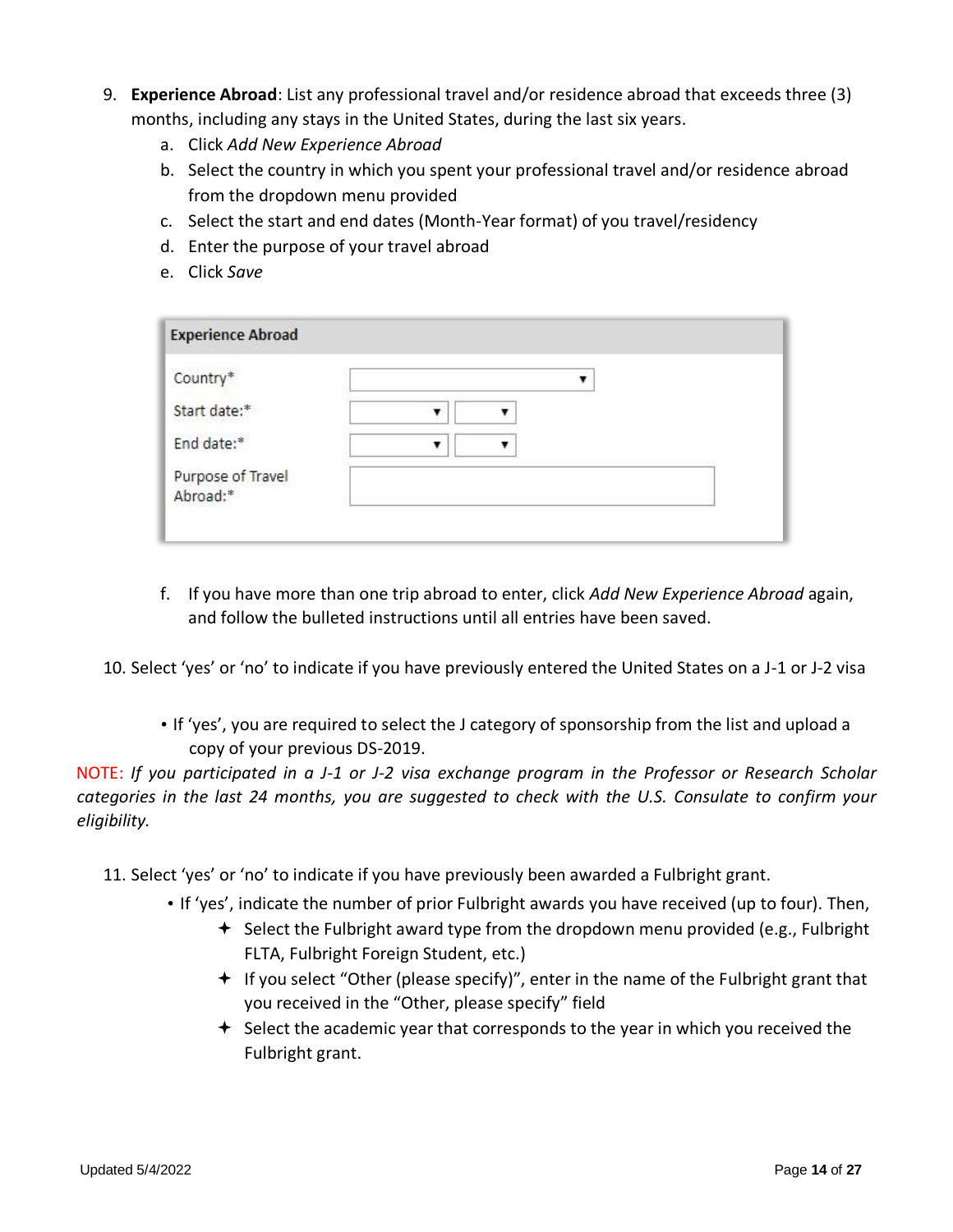| If you have previously been awarded a Fulbright grant, please list the grant(s) below.                                                                                                                                                                                                                                                                |
|-------------------------------------------------------------------------------------------------------------------------------------------------------------------------------------------------------------------------------------------------------------------------------------------------------------------------------------------------------|
| Please select how many Previous Fulbright Grants you would like to add.*                                                                                                                                                                                                                                                                              |
| Award 2                                                                                                                                                                                                                                                                                                                                               |
| Award Type*<br>v                                                                                                                                                                                                                                                                                                                                      |
| Previous Grant Year*                                                                                                                                                                                                                                                                                                                                  |
|                                                                                                                                                                                                                                                                                                                                                       |
| If you are an alumnus of the Fulbright Scholar program, please provide a brief justification as to why you should be considered<br>for another Fulbright Visiting Scholar award. (This question does not apply if your previous Fulbright award was through the<br>Fulbright Foreign Student or Foreign Language Teaching Assistant (FLTA) Programs.) |
|                                                                                                                                                                                                                                                                                                                                                       |

- 12. If you are applying for another Fulbright Scholar Opportunity, please provide justification as to why you should be considered for another award in the text box.
- 13. Click *Continue* to save your responses and advance to the next section

### <span id="page-14-0"></span>**Language Skills**

This section collects information about your native language, English language skills, and any additional languages that are relevant to your project proposal.

- 1. **Native Language:** Select your native language from the dropdown menu provided.
- 2. **English Language Proficiency**:

**Note: Romanian applicants do not have to take an English proficiency test such as TOEFL or IELTS.**

| <b>English Language Proficiency</b> |                                                                                                                             |
|-------------------------------------|-----------------------------------------------------------------------------------------------------------------------------|
| below.                              | Please rate your English language proficiency as Native, Advanced, Intermediate, Beginner or No Ability in three categories |
| Reading*                            | $\sim$                                                                                                                      |
| Writing*                            | $\checkmark$                                                                                                                |
| Speaking*                           |                                                                                                                             |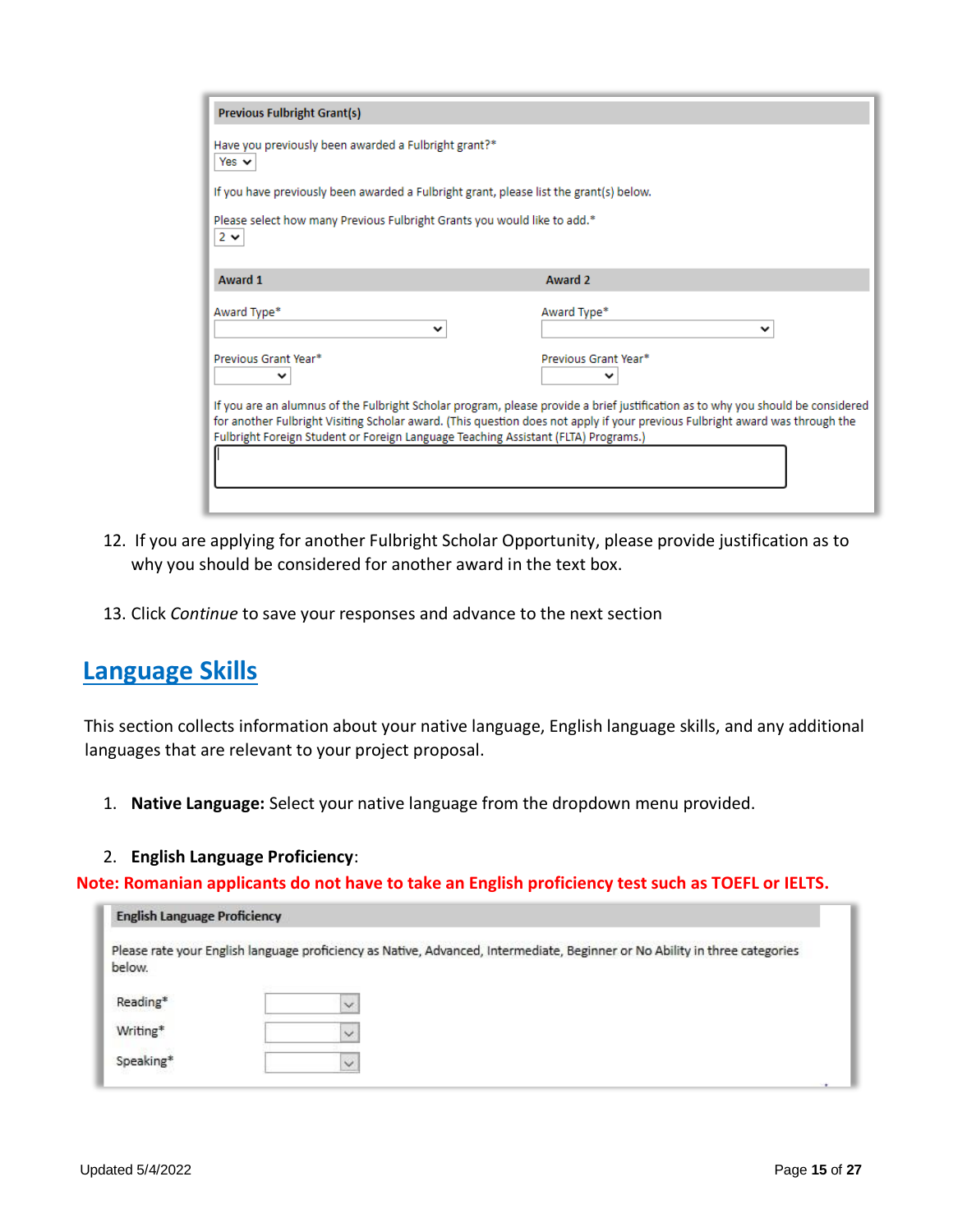- Rate your English language proficiency in Reading, Writing, and Speaking. Select Native, Advanced, Intermediate, Beginner or No Ability from the dropdown menus as appropriate.
- 3. **Additional Language Skills:** Select the number of additional languages that you would like to include that may be of use for your project or study plans.
	- Select the language you are reporting from the dropdown menu and rate your proficiency in Reading, Writing, and Speaking. Select Native, Advanced, Intermediate, Beginner or No Ability from the dropdown menus as appropriate.

Click "Continue" to save and move to the next section.

# <span id="page-15-0"></span>**Plagiarism Agreement**

1. Carefully review the Plagiarism Agreement and indicate your acceptance of the terms by selecting 'Yes' or 'No'.

Plagiarism in any part of your application will result in your disqualification from participating in the Fulbright Visiting Scholar Program.

Plagiarism will be understood to include any of the following:

Presenting wording, statistics or concepts as your own which should be attributed to someone else or to publications (online or offline). This includes, but is not limited to:

- Copying the exact wording of a written source (with or without citation)
- Presenting material with alterations in wording (with or without citation)
- Paraphrasing the content of a source without citation

It is expected that your responses to all questions in the following application will be your own work and writing, with clear citation of secondary sources if describing academic work and the writing of others (including one's own previously published work). Any sources used in the construction of your responses must be clearly cited.

2. Click *Continue* to save your responses and advance to the next section.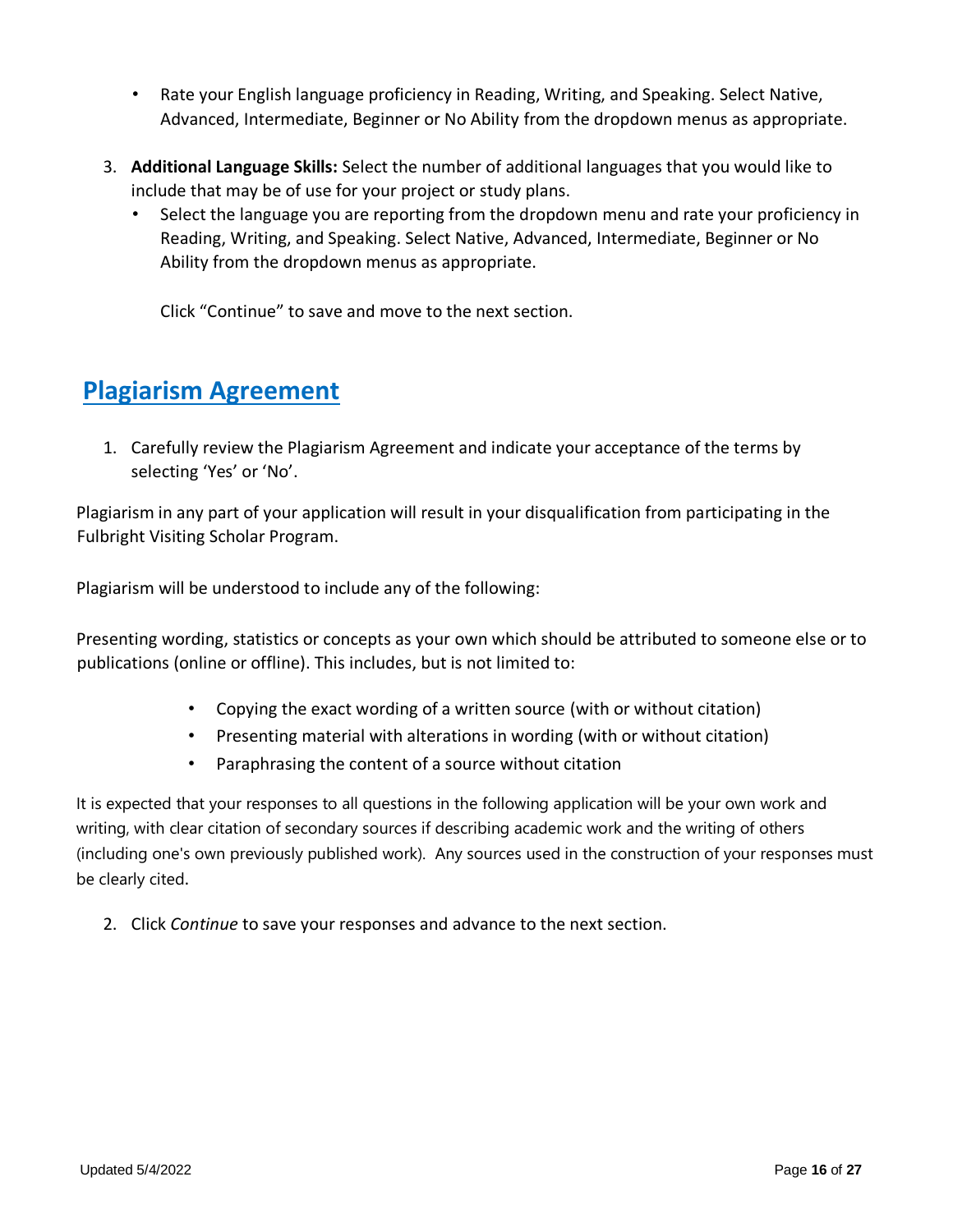## <span id="page-16-0"></span>**Project Proposal**

Related details are available at APPENDIX, pages 25-27

**NOTE:** All the Romanian Scholars applying to the Visiting Scholar Award program are strongly encouraged to identify a prospective U.S. host university and expected to provide **a letter of invitation by mid-December 2022**. The Fulbright Team at IIE will be able to arrange an institutional affiliation based on the letter of invitation provided by the scholar.

- 1. Select the category of grant for which you are applying.
	- a. If you select Research, you must upload a Bibliography
	- b. If you select Teaching/Research, you must upload a Bibliography and Course Syllabus
	- c. If you select Teaching, you must upload a Course Syllabus
- 2. **Project Statement:** Enter your Project Title in the Project Title field. The project title must be in English. Make sure it is written in AP style: no abbreviations, not all caps; all words of four or more letters should be capitalized, no Oxford commas.
- 3. **Brief Summary of Project Proposal**: Enter a summary of your Project Proposal in the text box (maximum of 700 characters)
- 4. **Project Statement Uploader**: Upload a detailed project statement of three (3) to five (5) pages in PDF format
	- a. Click *Choose File*
	- b. Locate and select the file that you previously saved to your computer
	- c. Click *Open*
- 5. **Bibliography**: If you selected Research or Teaching/Research category of grant, you will be prompted and required to upload a Bibliography of one (1) to three (3) pages of references relevant to the proposed research in PDF format following the instructions above.
- 6. **Course Syllabi**: If you selected Teaching/Research or Teaching category of grant, you will be prompted and required to upload Course Syllabi of up to ten (10) pages for courses you either propose to teach or have taught in PDF format following the instructions above.

### 7. **Academic Discipline**:

Select the most appropriate major academic discipline for your project from the dropdown menu.

a. Select the most appropriate primary specialization from the dropdown menu.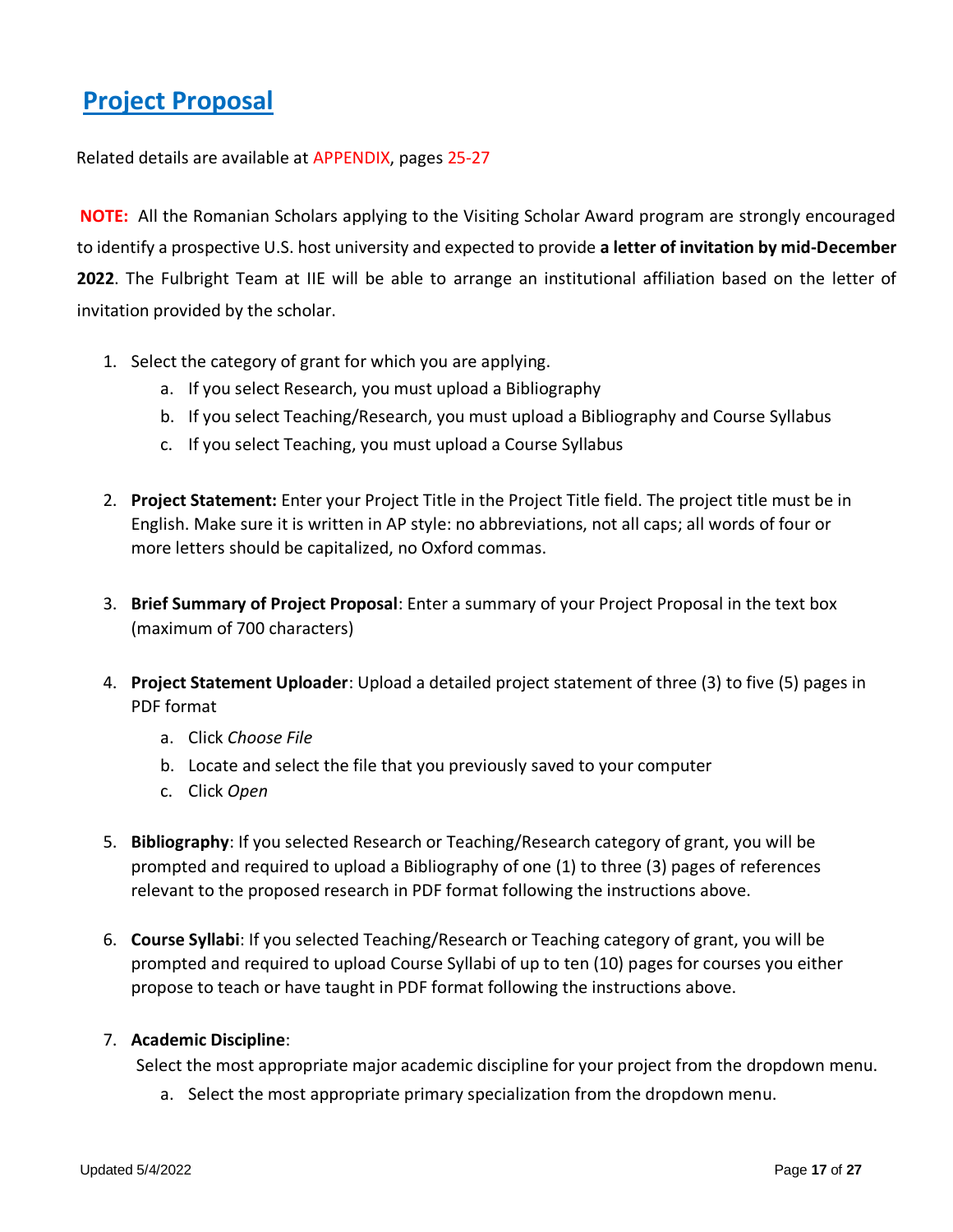- b. Enter a brief description of the area of the field in which you plan to specialize/conduct research in the United States in the text box.
	- Some fields (for example, Arts) will ask you if you'd like to upload portfolio materials as part of your application. Select 'yes' or 'no'
	- If you select 'yes,' you will be directed to upload your materials on the next page. Please follow the upload instructions listed.

### 8. **Intended Grant Period**:

- a. Select your proposed grant length (in months) from the dropdown menu
- b. Enter your proposed grant start and end dates (Month-Day-Year format)
- 9. **Host Institutional Affiliation**: *Visiting Scholars are strongly encouraged to propose to work with no more than one host institution while the United States. This is to ensure that program participants have sufficient time to develop ties to their host institutions and communities, an integral part of the cultural and academic exchange component of Fulbright.* Indicate whether you have already made affiliation arrangements with a U.S. Host Institution by selecting 'yes' or 'no'
	- a. If 'yes', enter a primary, and, if applicable, a secondary (backup) host institution.
		- $\div$  Enter Institution Name
		- $\div$  Enter Name and Contact Information of the person at the Institution who will be your primary contact
		- $\triangleq$  Enter the address of the Institution
		- $+$  Indicate whether you have received a letter of invitation
		- Upload the Letter of Invitation (if available) by clicking *Choose File,* locate and select the file from your computer, click *Open*
		- $\triangleq$  Note: Letters of Invitation should be typed on institutional letterhead and signed. The letter should also contain the proposed grant dates and include day, month, and year for both start and end dates. Please see here a [checklist of Letter of Invitation components.](https://apply.iie.org/www/documents/Fulbright%20Visiting%20Scholar%20Institutional%20Letter%20of%20Invitation%20Checklist.pdf)
	- b. If 'no', and you are not required to arrange an affiliation before applying, list up to 3 host institution preferences in order of priority
		- $\div$  Enter Institution Name
		- $\triangleq$  Enter Name and Contact Information of the person at the Institution who you have communicated with previously, OR the main contact for the department that you are interested in joining
		- $\triangleq$  Enter the address of the Institution
		- If you are in contact with the Institution, enter the date (Month-Day-Year form) of your initial contact
		- $\div$  Enter a reason for the suggested affiliation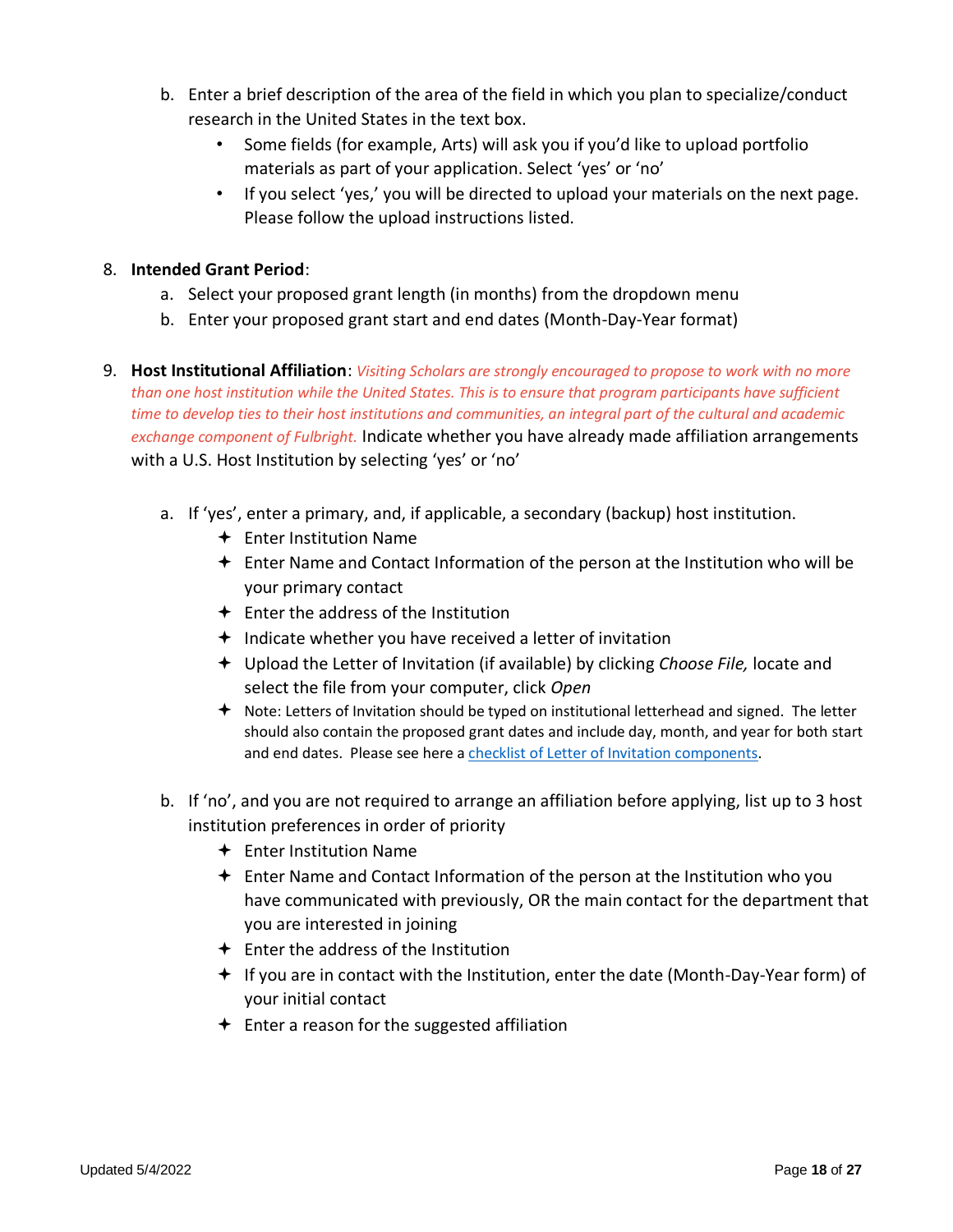- 10. **Alternate Awards:** If the country you are applying through allows you to opt in to consideration for other awards offered through their country (refer to the Country Information Page for information), select "yes" and indicate those award names in the box provided.
- 11. Click *Continue* to save your responses and advance to the next section

## <span id="page-18-0"></span>**Grant and Travel Plans**

This section gathers information on your personal finances, additional grants you may have applied to/received, passport, and accompanying dependents. Please note that these sections may not be required if you are from certain countries. Review country-specific information before completing.

- 1. **Financial Information**: Select 'yes' or 'no' to indicate if you have other sources of financial support during your Fulbright grant
	- a. If 'yes', select the number of other sources of funding you expect to receive
		- **←** Enter Source Description (e.g., NSF grant)
		- Estimated Amount (in U.S. dollars)
		- The Other Funds Total field will automatically update based on the amounts provided above
		- $\div$  Financial Support Documentation: Once you enter a number for additional sources of funding expected, upload supporting documentation by selecting C*hoose file*, select the relevant file and click *Open*.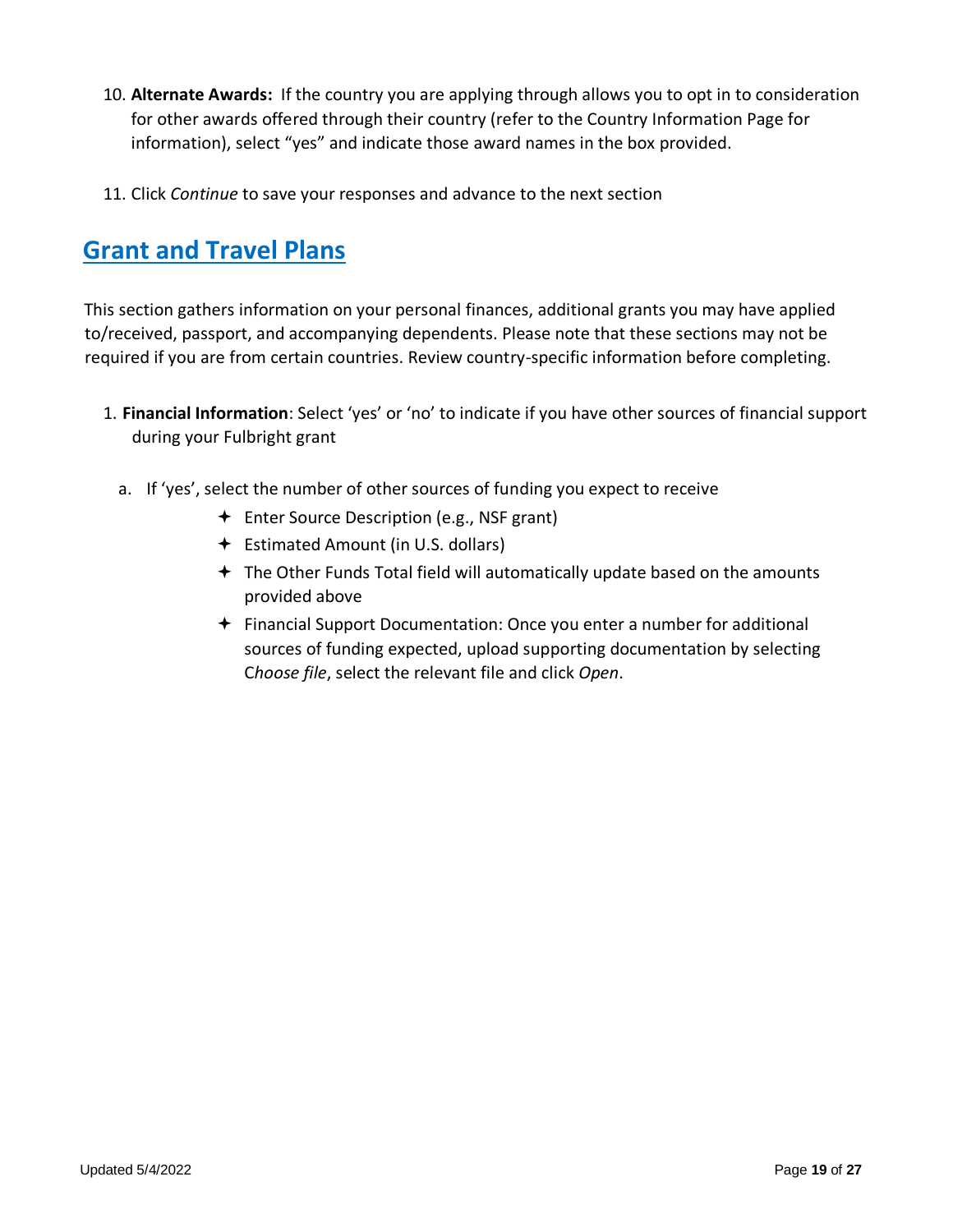| <b>Grant &amp; Travel Plans</b>           |                                                                                                                                                                                                                     |
|-------------------------------------------|---------------------------------------------------------------------------------------------------------------------------------------------------------------------------------------------------------------------|
|                                           | Questions marked with an asterisk (*) are required of all applicants for submission. Please review country-specific guidance<br>to determine whether unmarked questions are required.                               |
| <b>Financial Information</b>              |                                                                                                                                                                                                                     |
|                                           | Please refer to the country-specific instructions to determine whether you are required to complete this section. If required,<br>please outline any financial support you may receive during your Fulbright grant. |
| grant?<br>Yes $\vee$                      | Do you expect to receive sabbatical pay, paid leave of absence, or other sources of financial support during your Fulbright                                                                                         |
| $1 \vee$                                  | How many other sources of funding do you expect to receive?                                                                                                                                                         |
| amounts.                                  | Please specify all amounts in U.S. dollars. Please enter total amounts for the expected grant period, rather than monthly                                                                                           |
| Source Description 1                      |                                                                                                                                                                                                                     |
| <b>Estimated Amount 1</b>                 |                                                                                                                                                                                                                     |
| Other Funds Total (S)                     | $\bf{0}$                                                                                                                                                                                                            |
| <b>Financial Support Documentation</b>    |                                                                                                                                                                                                                     |
| <b>Financial Support</b><br>Documentation | Please upload relevant documentation of any financial<br>Choose File   No file chosen<br>support you expect to receive.                                                                                             |

b. **Additional Grants**: Indicate if you are planning to apply for other sources of funding to supplement the Fulbright grant award in the text box (1000-character limit). Include the duration and amount for all funding.

| <b>Additional Grants</b>                                                                                                                                                                                                                                                                                                                                                                                                                                                                                                                                          |
|-------------------------------------------------------------------------------------------------------------------------------------------------------------------------------------------------------------------------------------------------------------------------------------------------------------------------------------------------------------------------------------------------------------------------------------------------------------------------------------------------------------------------------------------------------------------|
| Indicate if you are planning to apply for, or have applied for and/or received, other sources of funding such as a fellowship,<br>assistantship, or other educational grant or loan from another organization, government or educational institution. Include<br>funding title, source, period of funding, and amount of funding for which you are applying, and if/how this project relates to<br>Fulbright project. If additional funding is received after Fulbright application is submitted, please update Fulbright<br>administration in your home country. |
| Include source and amount of funding for which you are applying. Maximum 1000 characters.<br>1000 characters remaining.                                                                                                                                                                                                                                                                                                                                                                                                                                           |

1. **Passport/Travel Document**: upload a copy of your passport or travel document by selecting *Choose File.*

Note: Passport upload by November 7, 2022 **is optional**. All Romanian finalists are expected to provide a passport copy by February 1, 2023. In addition, passport copies need to be provided for accompanying dependents.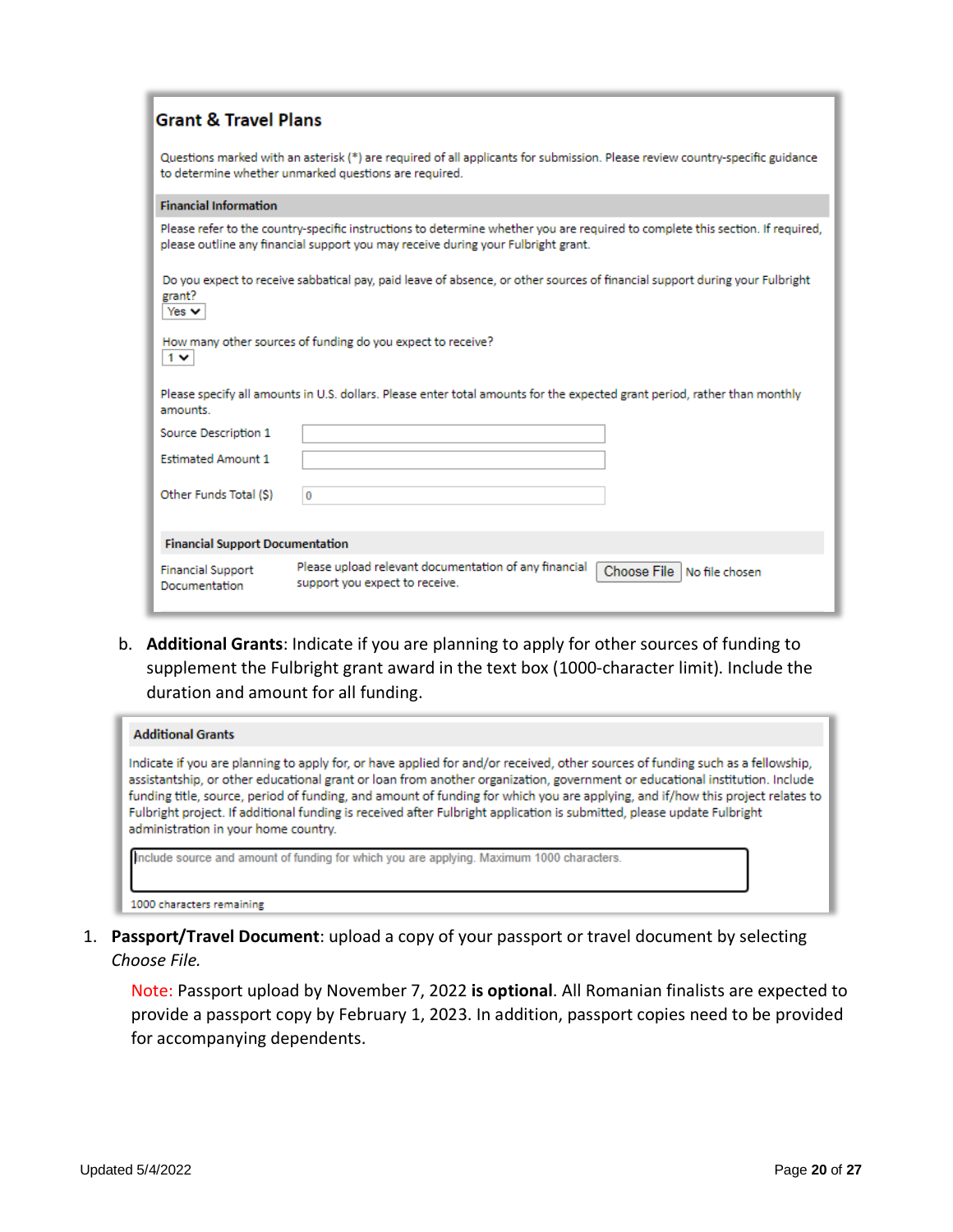- 2. **Accompanying Dependents**: If required and/or allowed by your country-specific program, select the number of dependents you intend to have accompany you in the U.S. (select 0 if you do not have dependents or your dependents will not accompany you the U.S.)
	- a. If you select 1 or more, you will be prompted to enter required information for each dependent, including relationship to you, name, date of birth, sex, country of citizenship, previously held U.S. J-1 or J-2 visa, and intended length of stay in the U.S.
- 3. Click *Continue* to save your responses and advance to the next section.

# <span id="page-20-0"></span>**Additional Information**

- 1. **Additional Documentation**: **not required for the Romanian applicants**
- 2. **Outreach Survey**: Complete the Outreach Survey.
- 3. Click *Continue* to save your responses and advance to the next section

### <span id="page-20-1"></span>**Recommendations**

The Romanian applicants are required to provide **three letters of reference**, directly uploaded to the online application by recommenders **or** mailed as signed official paper copies (by November 7, 2022, postmarked); the letters of recommendation are also accepted via email [\(office@fulbright.ro\)](mailto:office@fulbright.ro) if they are sent directly by the recommenders, as scanned signed documents, no later than November 7, 2022.

Once you register your recommenders, they will receive an automatic email with instructions on completing the online recommendation form. You can track the status of recommendations, send reminders, and add/delete recommenders through this system before **and** after submission of your application.

- 1. Click *Add Recommender*
- 2. Complete all fields in the pop-up form: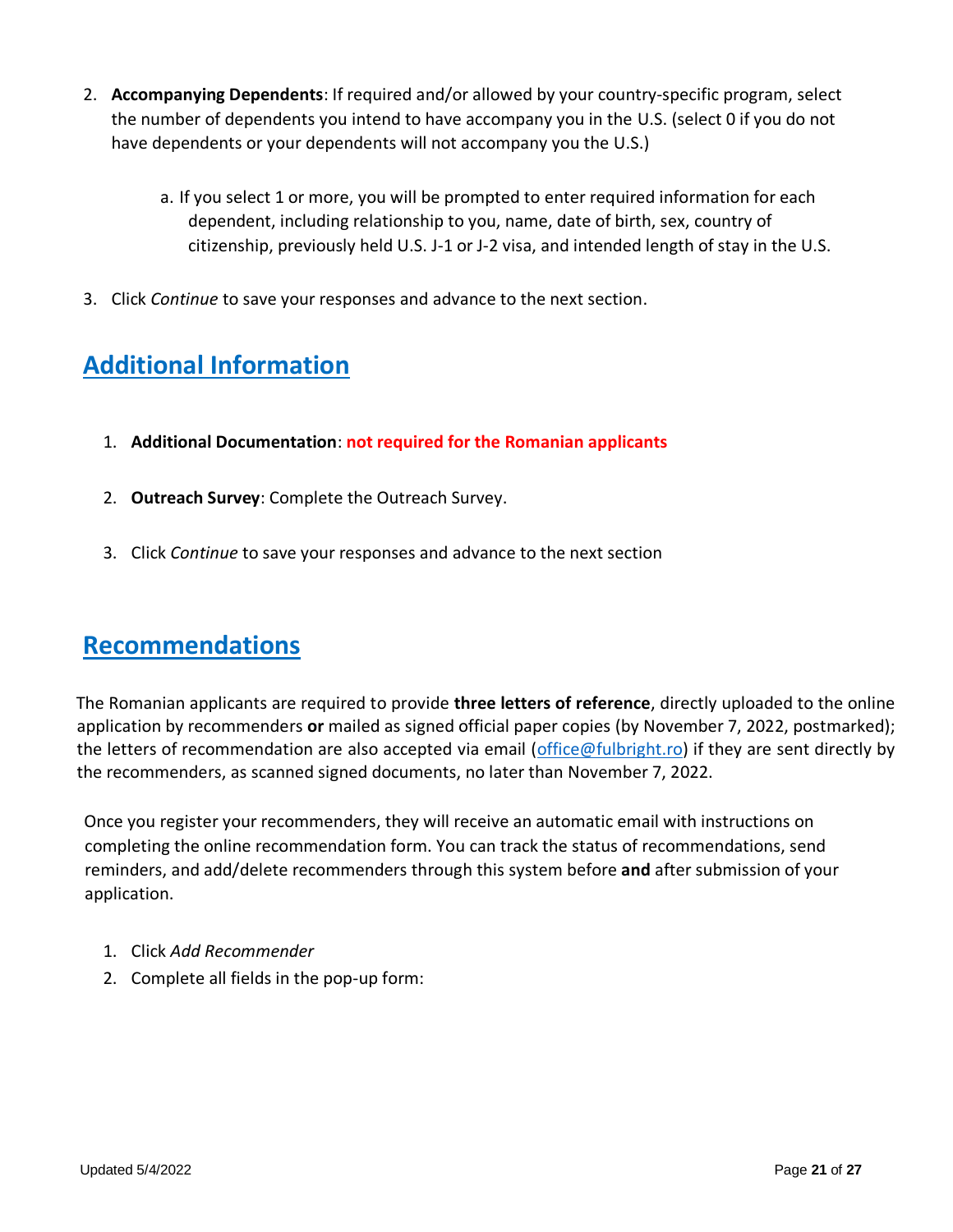| <b>First Name</b>                  |  |                                                                                                                                                                                                               |  |
|------------------------------------|--|---------------------------------------------------------------------------------------------------------------------------------------------------------------------------------------------------------------|--|
| Last Name                          |  |                                                                                                                                                                                                               |  |
| Institution                        |  |                                                                                                                                                                                                               |  |
| Position/Title                     |  |                                                                                                                                                                                                               |  |
| Relationship                       |  |                                                                                                                                                                                                               |  |
| Telephone                          |  |                                                                                                                                                                                                               |  |
| Email                              |  |                                                                                                                                                                                                               |  |
|                                    |  | Note: Applicants are encouraged to provide a professional email address for their recommenders (i.e<br>institutional email address for a professor, a corporate email address for a supervisor) when possible |  |
| Personal message to<br>recommender |  |                                                                                                                                                                                                               |  |
|                                    |  | You may include a personal message for your recommender here. If your program has a recommend<br>deadline, please use this message to communicate this deadline to your recommender.                          |  |
|                                    |  |                                                                                                                                                                                                               |  |

- 3. Click *Send to Recommender* to generate automatic email to recommender
- 4. Click *Continue* to save your responses and advance to the next section
- 5. Once sent, you will have the option to Edit Recommender information if they have not yet started progress on their response and Save, Send Reminders, and Exclude if you wish to remove the recommender and replace with another individual.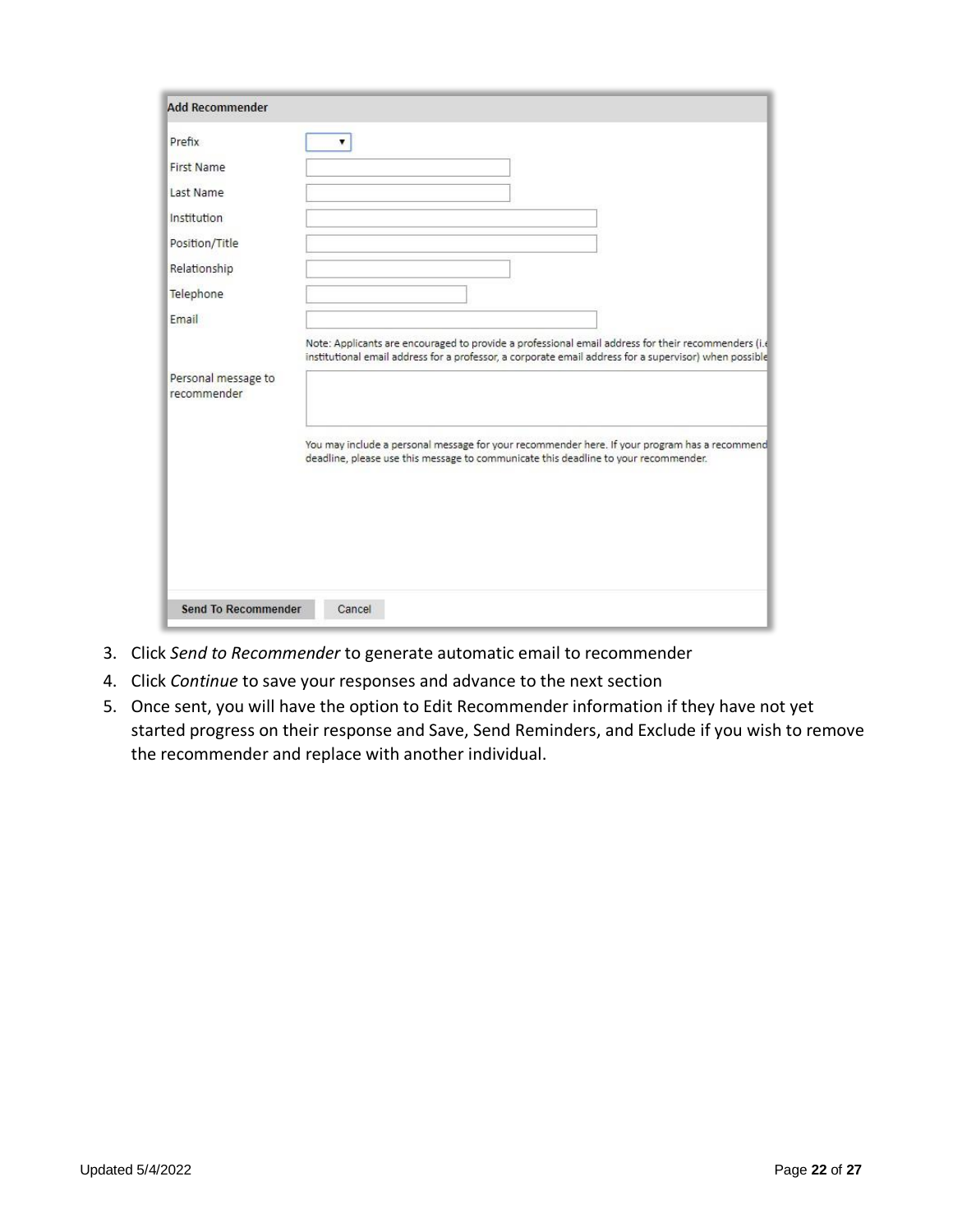| <b>Edit Recommender</b>            |                                          |
|------------------------------------|------------------------------------------|
| Prefix                             | ▼                                        |
| <b>First Name</b>                  |                                          |
| Last Name                          |                                          |
| Institution                        |                                          |
| Position/Title                     |                                          |
| Relationship                       |                                          |
| Telephone                          |                                          |
| Email                              |                                          |
| Personal message to<br>recommender |                                          |
| Status                             | Sent to recommender on 12/20 at 11:18 AM |
| Send Reminder<br>Save              | Exclude<br>Cancel                        |

# <span id="page-22-0"></span>**Signature**

Certify that the information you provided in the application is true and complete by typing your full legal name in the Signature Box:

| In place of your signature, please type your full legal name: |  |  |
|---------------------------------------------------------------|--|--|
|                                                               |  |  |
| Confirm                                                       |  |  |

Click *Confirm* to continue to the next page.

### <span id="page-22-1"></span>**Review**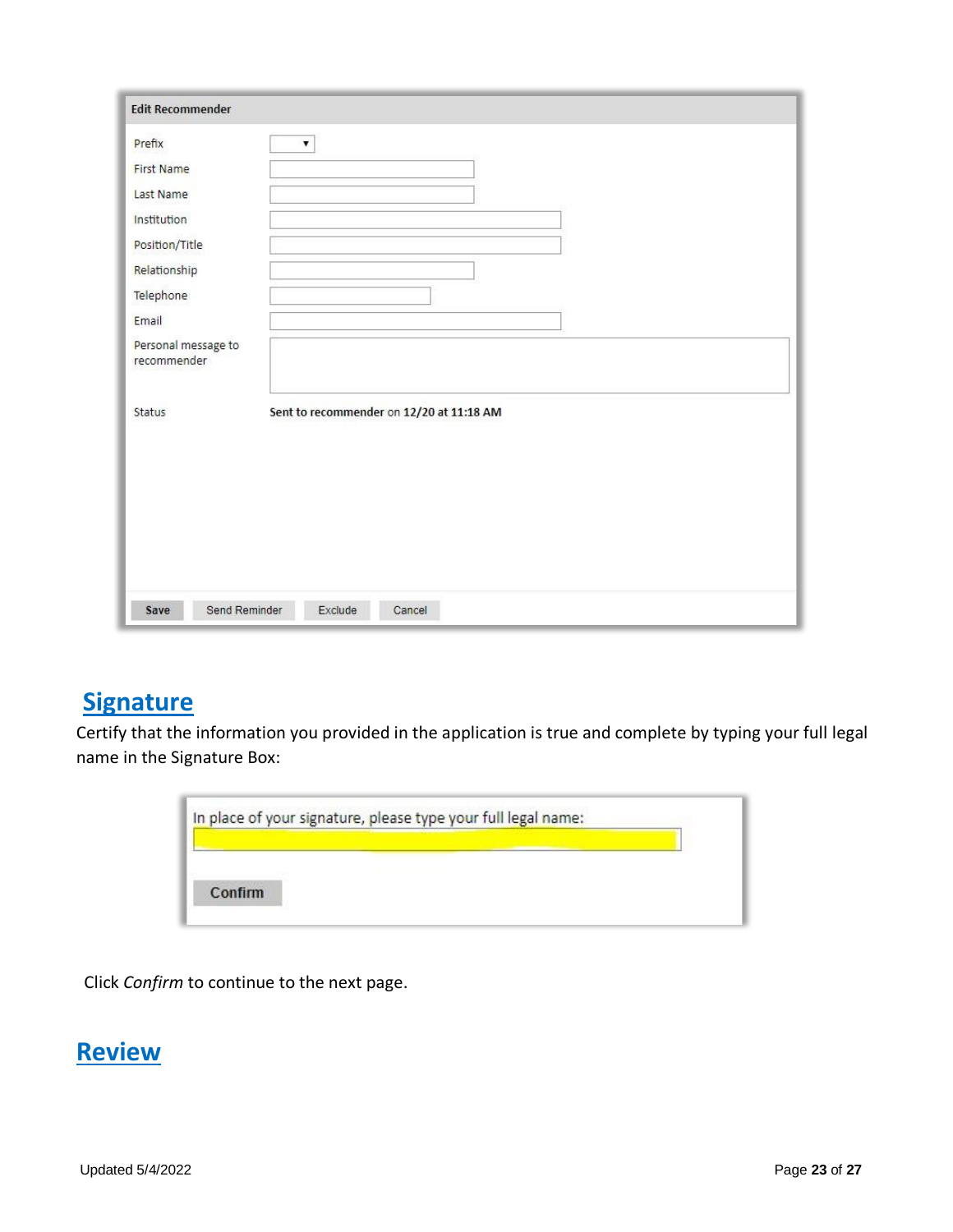The application will review the responses entered and will display any incomplete questions and required attachments that are missing.

- If no errors appear, then your application is ready for submission.
- If any errors appear, correct or complete these sections and return to the Review section to determine if your application is ready for submission.

### **REVIEW ALL RESPONSES. CLICK SUBMIT APPLICATION.**

**You will be able to download a PDF of your complete application following submission.**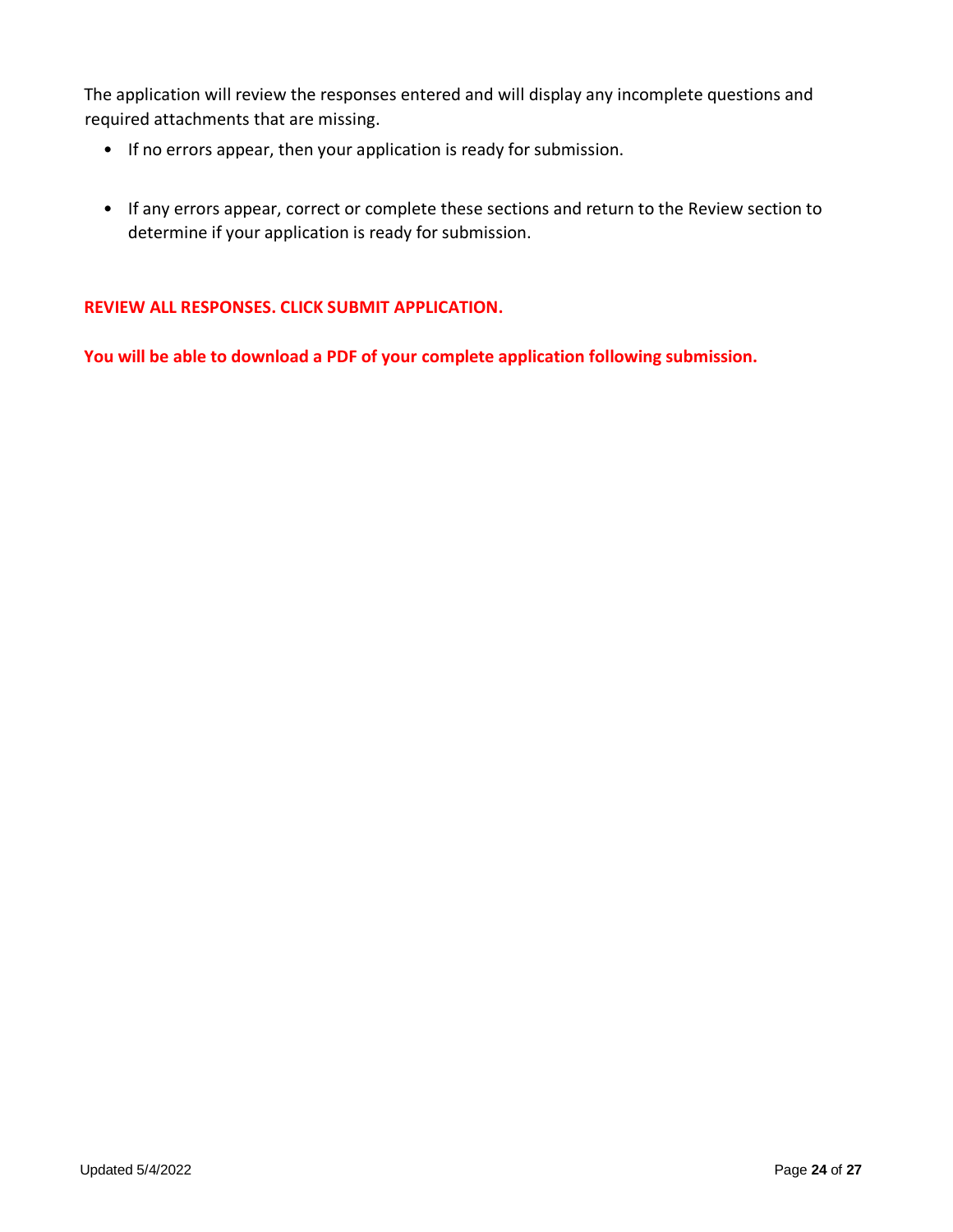### **APPENDIX TO VISITING SCHOLAR GUIDELINES**

#### THE PROJECT STATEMENT

The project statement is the most important component of the Fulbright application. Scholars with the most compelling, theoretically sound, well-written, feasible proposals are generally recommended for awards. Sometimes those with outstanding professional achievements assume that a brief, general project statement will be sufficient. It is not.

To ensure a competitive application, your proposed project, as well as the strategy for completing it, should be thoroughly explained in three to five single-sided pages.

Submit a detailed project statement of no more than five single-spaced pages (3,500 words). FORMAT

• Do not exceed the character limit of the proposal. Including irrelevant or extraneous material may divert attention from the project statement.

• Begin the project statement with your name, country and the project title at the top of page one. At the top of each subsequent page, type your name and country.

• Organize your proposal in order of the following points, which appear in bold print, and use them as headings for sections of text in your statement.

#### GUIDELINES FOR A RESEARCH OR PROGRAM AND CURRICULUM DEVELOPMENT PROJECT

**Background**: Introduce the research topic. Place the project in academic or professional context by referring to major works by others on the subject.

**Objectives**: Clearly define the aims of the project.

**Methodology**: Describe the project. Explain the approach, methods and plan you will use (for example, interviews, library or archival research, or laboratory experiments). Indicate whether the proposed research is quantitative or qualitative.

**Significance**: Explain the importance of the project for the field, your home country and your own professional development. Indicate what effect you expect the opportunity to have on your teaching or professional work in your home country. (For example: new approaches to curriculum planning, student advising or pedagogy; expanding knowledge in the field through collaboration with U.S. colleagues). Describe briefly the expected impact of your participation on your home institution, community or professional field.

**Evaluation and Dissemination**: Describe plans for assessment and distribution of research results in your home country and elsewhere.

**Justification for Residence in the United States for the Proposed Project**: Indicate why it is necessary to conduct the research onsite in the United States.

**Duration**: Explain how the project can be completed within the time period proposed.

**English Proficiency**: Describe your schooling in English, use of English and competence level in speaking, reading and writing.

**Other**: If applicable, indicate the quantity, format and transportation requirements for any botanical, zoological or mineral samples that you will need to bring to the United States for analysis.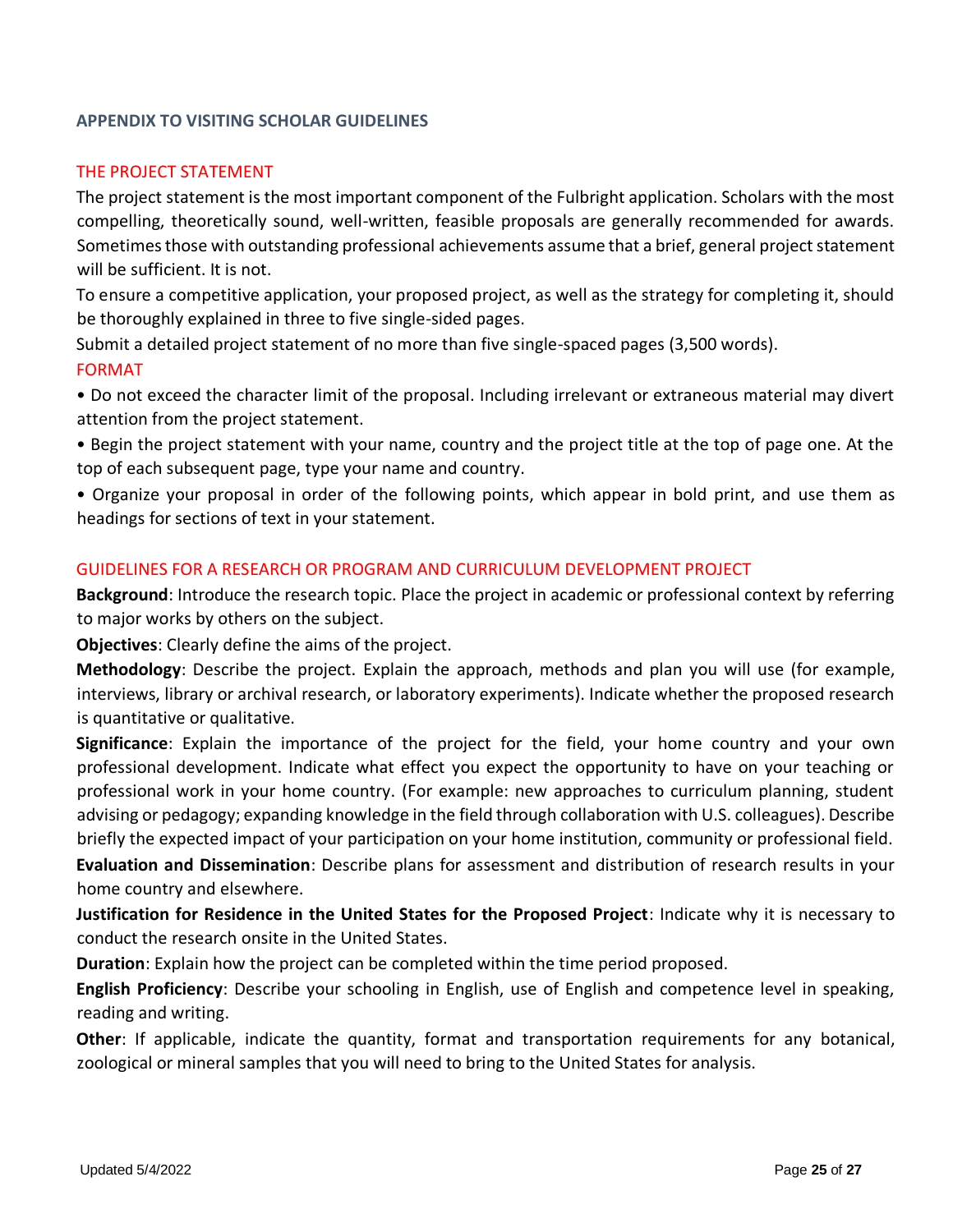### GUIDELINES FOR A TEACHING PROPOSAL

**Teaching Experience:** Describe the range of courses you have taught, including the teaching methods used. Indicate your involvement, if any, in curriculum planning, thesis guidance and administrative responsibilities. Explain how your experience will be relevant to your proposed teaching in the United States.

**Proposed Teaching:** Explain what you propose to teach in the United States.

**English Proficiency:** Describe your schooling in English, use of English and level of competence in lecturing and speaking, reading and writing.

**Expected Outcomes:** Indicate what effect you expect the opportunity to have on your teaching or professional work in your home country (for example, new approaches to curriculum planning, student advising or pedagogy; expanding knowledge in the field through collaboration with U.S. colleagues). Describe briefly the expected impact of your participation on your home institution, community or professional field. ADDITIONAL CONTENT RECOMMENDATIONS

• Submit a clear and complete project statement that introduces you professionally to your colleagues in the United States. The best applications are those that reflect the applicant's purpose and intent.

• Make sure that your qualifications and expertise match the objectives in your project statement. You should be able to show that you are qualified to accomplish what you are proposing to do.

• Emphasize how your project will benefit the host institution or other scholars in your field both in your country and in the United States. Address in your project statement the ways in which you will use the experience upon your return. What is the likely impact of your experience abroad? How will you use what you learned upon your return, professionally and personally?

• Discuss any preparatory steps you have taken or will take before starting your grant. For example, if you plan to bring samples of plants, chemicals, human tissue, etc., indicate that you have discussed your plans with the U.S. Embassy and your prospective host, if known, in order to determine what clearance and approval processes are needed.

• Connect your past experience to what you are preparing to do if you receive an award. Explain the project's significance and its importance to the field. Focus on what can be reasonably accomplished during the period of the grant.

• Do not assume that your suitability for the project is self-evident. Your standing in your field may not be well known to reviewers. You need to make a case for yourself based on your past experience and current scholarly endeavors. Explain the significance of your project in language that will be understood by reviewers from outside your field.

• Do not stress only how a Fulbright grant will benefit you or your career. Remember that the program is intended to foster mutual understanding between cultures and nations.

• Be specific in describing your previous work and in laying out the nature of your proposed Fulbright activity. A frequent failing in applications is that the proposal is underdeveloped or too imprecise to give reviewers a clear sense of the endeavor.

### STYLE RECOMMENDATIONS

• Express what you can bring to the program clearly and succinctly. Think of the basic questions that need to be answered: Why should I apply for a Fulbright award to come to the United States? If selected, what will I do and how will I do it? What preparations have I made to complete the project? What can I contribute to the Fulbright Program? What will the results of my participation be? Include only the most pertinent